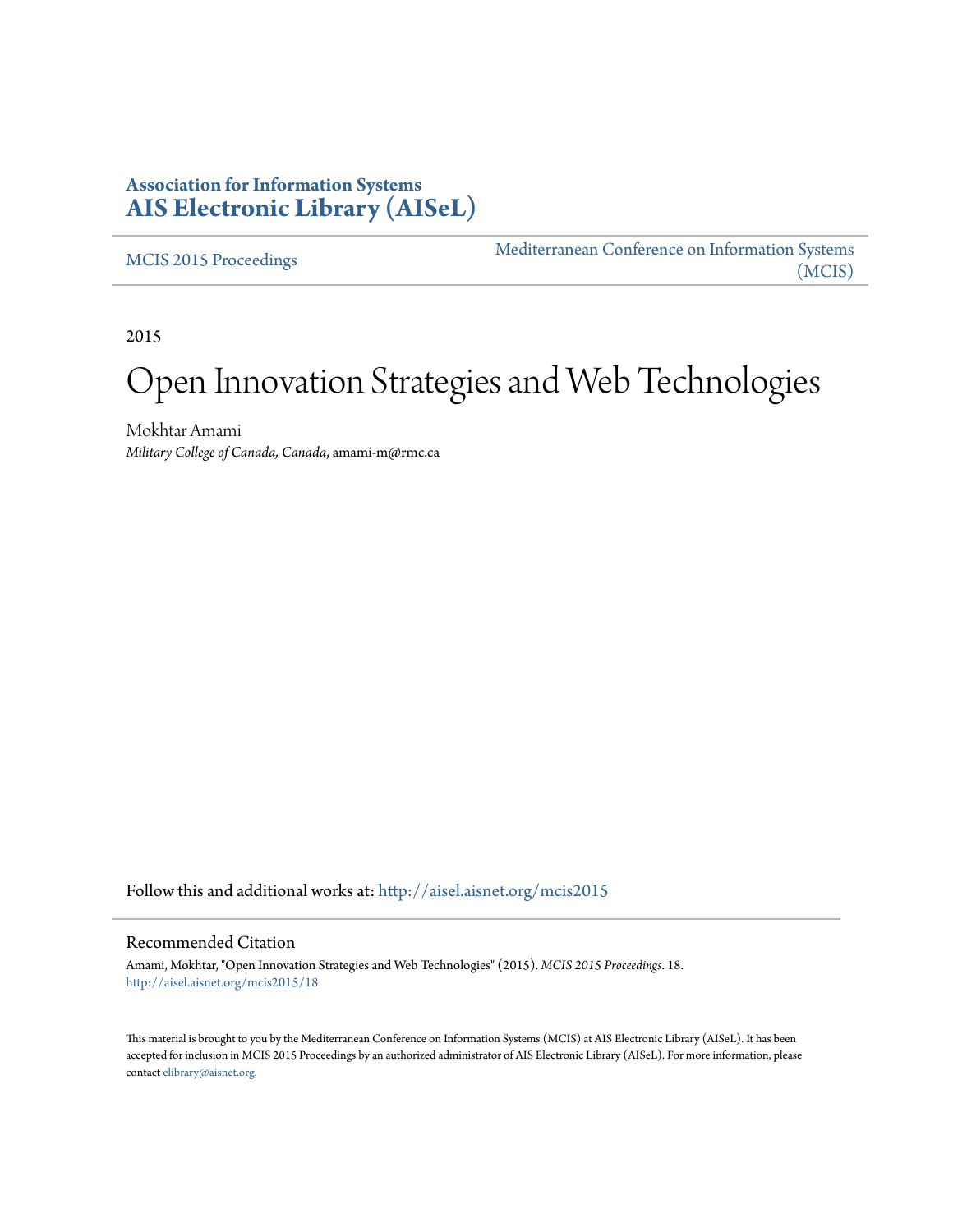# **Open Innovation Strategies and Web Technologies**

Mokhtar Amami Mokhtar Amami, Department of Management & Economics, Royal Military College of Canada, Kingston, ON, Canada, amami-m@rmc.ca Royal Military College of Canada

#### **Abstract:**

The last decade have seen a rapid increase in academic studies and business practices of Open Innovation (OI). A key reason for this has been that OI embodies potentialities of expanding markets through external sourcing of innovation and minimize internal innovation costs. Moreover, it can capture enormous knowledge dispersed around the globe in order to buy/license inventions/Innovations or processes from other businesses. The article aims at characterizing OI strategies. We identify two fundamental dimensions of OI: Innovation uncertainty/complexity and Innovation clock-speed. Combining these two dimensions a conceptual framework of managing OI strategies is proposed. Four distinct typologies or archetypes OI strategies can be obtained: Enterprise network OI strategy; learning & experimentation based OI strategy; collaborative OI strategy; and partnership & alliances OI Strategy. We characterize each one and suggest few insights.

**Keywords:** Open Innovation, web technologies, strategy, coordination mechanisms, production systems, gatekeepers

*Ninth Mediterranean Conference on Information Systems (MCIS), Samos, Greece, 2015*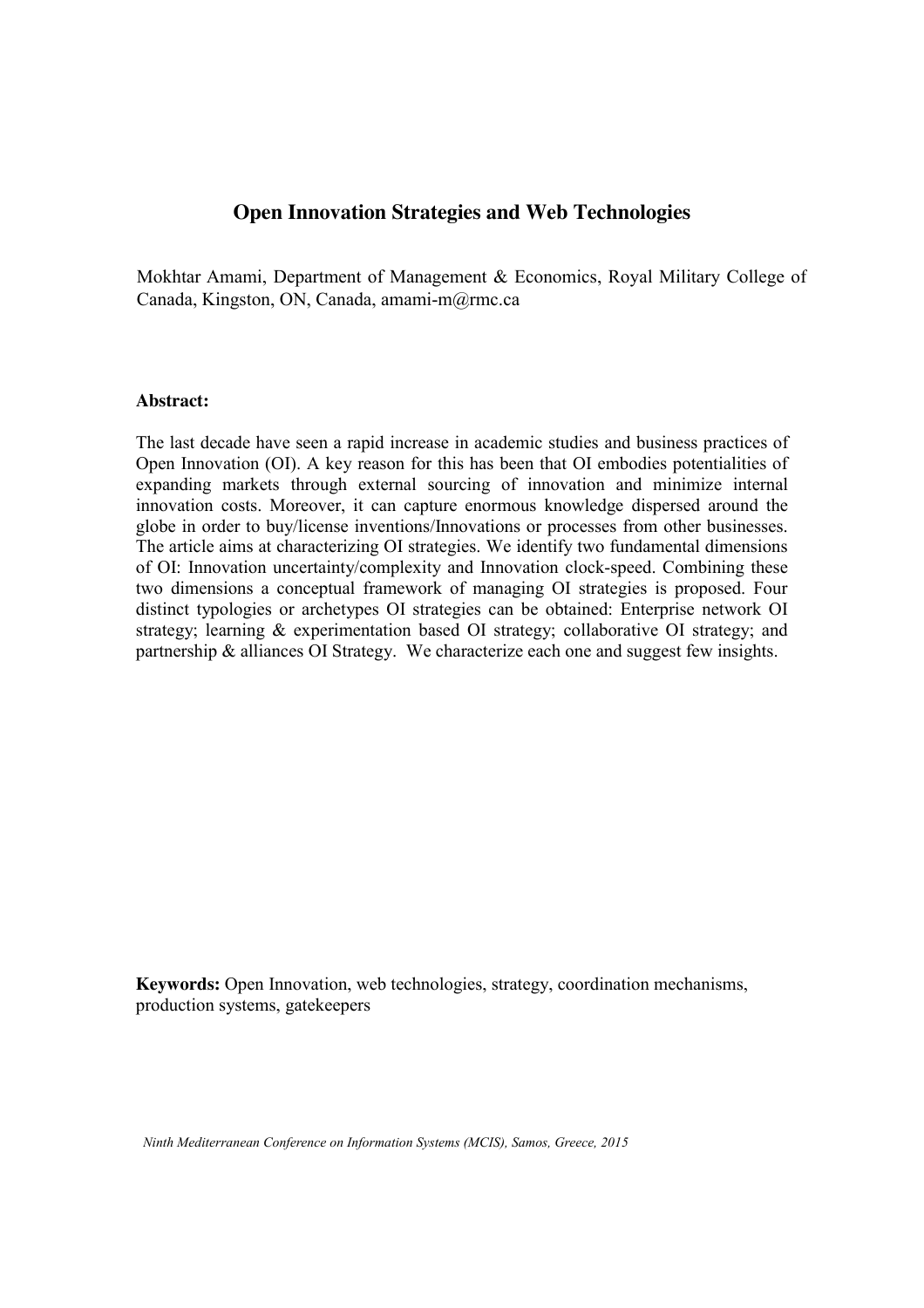#### **Introduction**

The Global and dynamic competitive business environment is forcing private and public organizations to look beyond their traditional boundaries for new ideas, new innovations and reliable and innovative network of suppliers. During the last decade Open Innovation (OI) has been the focus of academia and professionals due to their everincreasing role in time based competition, customer satisfaction of tomorrow needs, shrinking innovation cycles and rising customer expectations.

OI is a relatively a new paradigm shift for business enterprises (Chesbrough, 2003; 2007a, 2007b, 2010, 2011; Enkel et al., 2009) that aims to seize the potentialities of the web and abandon innovation secrecy paradigm to a kind of paradigm of knowledge sharing. The ultimate goal is to expand markets for external use of innovation (Chesbrough 2006), reduce costs of internal innovation and capture the widely distributed knowledge in order to buy/license inventions/Innovations or processes from other businesses.

Although open innovation is attracting more and more researchers, the main problems, however, of creating ideas and sharing them along the supply chain are hard to resolve. In the same token, scanning and capturing new technologies through a web of inventors and startups, or any other channels that can be used as the basis for technology transfer, internal development and joint development exploration and exploitation are even much harder. Granted, a vertical and stable supply chain "à la Toyota, BMW or Walmart" makes the transfer and joint development relatively easy. In fact, the pivot (Toyota, etc.) in this kind of vertical and stable supply chain control the microcosm of process innovation from suppliers to consumers. Suppliers' involvement in new product development in this type of supply chain is well known and well documented. However, they are still underused and their innovation process is far from integrated in an open innovation process model.

The open innovation process model is much more challenging than the ecosystem of the vertical and stable supply chain. The pitfalls of this rising model are somewhat numerous. The new open innovation process model requires new management competencies for managing fuzzy boundaries, inter-organizational relationships, inter-organizational constraints and bottlenecks. Second, it requires the development inter-organizational information systems to provide visibility. Third, it requires developing trust or at least a kind of understanding to build and nurture collaboration and access the global pool of talent. Finally, it requires new measures to evaluate and share organic value creation

The main research question is how to develop web based OI strategies to scan and channel ideas, knowledge and innovations from varieties of actors distributed around the globe and integrate them in an open innovation process that expand markets through Licensing/Buying, Spin-off and Joint Development?

This research paper is not intended to provide specific answers or solutions to this underunexplored question. It is not aiming to build a conceptual model and prove a variety of hypotheses. Its intent is somewhat much simpler and modest. It aims at providing a framework in order to help structure ideas, thinking and discussions related to challenges, opportunities and consequences created by the rise of web technologies and their impacts on open innovation. First, through literature review the paper highlights the fundamental problems of management of innovations in closed innovation ecosystem (closed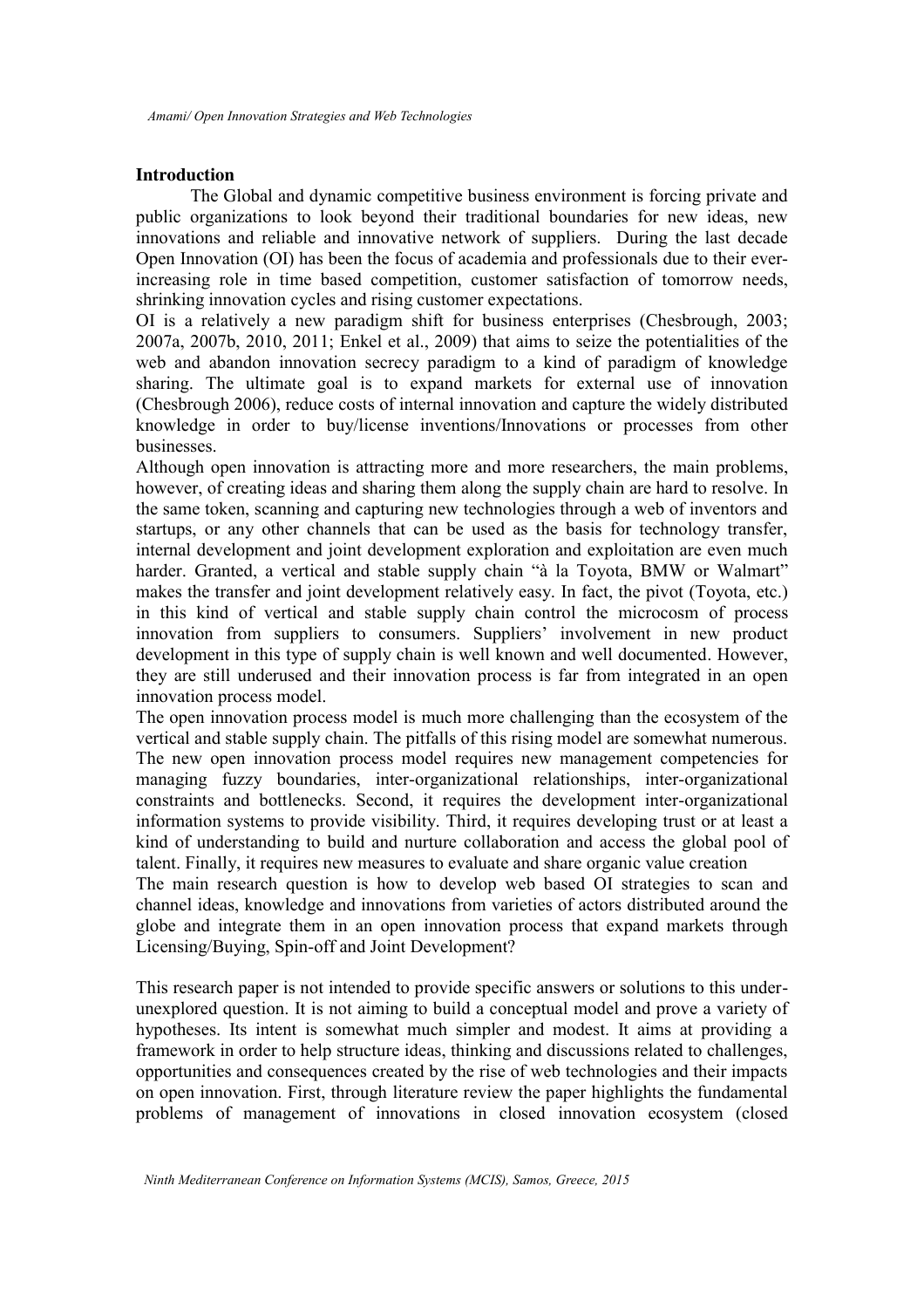innovation) and problems of management of innovations in an environment of sticky information. After discussing briefly OI drivers, we turn to highlighting key central problems of OI. Then, a framework is developed and four archetypes of OI strategies are uncovered. Finally few insights of OI practices are generated and

Finally, we conclude with few insights and a brief discussion of possible future research.

## **2. Background**

Management of innovation technology is the study of complex linkages among three central concepts: Innovation, management and technology. Technology refers to the theoretical and practical knowledge, skill, and artifacts that can be used to develop products and services as well as their production and delivery systems. Management refers to the management of idea generation, conversion and diffusion. Innovation refers to "the development and implementation of new ideas by people who over time engage in transactions with others within an institutional order" (Van de Ven, 1986). Management of innovation technology is central to technological progress, economic growth and society development.

Literature on innovation is relatively bulky (Rogers, 1995; Tornatsky & Fleischer, 1990; Tushman & Rosenkopf, 1992; Tushman & Anderson, 1991; Moore, 2002; Christensen, 2003; Christensen & Overdorf, 2000). However, research on "innovation has been narrowly defined on the one hand, and technically oriented on the other" (Van de Ven, 1986). Relatively little of it focuses on the role of interorganizational relationships, environment and particularly on information communication technology (ICT) channels, namely web technologies and applications. Despite this voluminous and extensive research on the determinants of innovation in an organizational setting, the results seem confusing and inconclusive. From Schumpeter (1942) to Thompson (1967) –Rogers (1995) -Van de Ven (1986) - Tornatsky & Fleischer (1990), fundamental theoretical constructs focused mainly on innovation at the level of one organization. However, during the last decade, the dynamic environment is shaping new organizational forms: extended organizational forms. These new organizational arrangement is increasingly attracting researchers (Bensaou & Venkatraman, 1995; von Hippel, 1994) to focus on interorganizational relationships as a medium to enhance innovation through technology transfer, resource exchange and shared learning. Three main reasons seem explain the "sudden" interest of researchers. First, the traditional innovation model (closed innovation - pure hierarchy) appears to have limited power to explain the managerial problems and the implications of technological flows among organizations on one hand and to ensure competitive sustainability. Moreover, the development and deployment of ICT and particularly web-technologies linkages are reducing coordination costs and helping business enterprises and organizations in general to speed up products to market, seize opportunities and increase the value added along the value chains by leveraging each other's strengths. The use web-technologies can carry rich and intense information among organizations engaged in exchange. Depending on the level of complexities, webtechnologies can support the management of innovation value chain (idea generation to conversion to diffusion) across organizational boundaries. To survive in a more and more dynamic environment, organizations are rushing to: 1) search globally for opportunities and resources; 2) focus on core competencies and mutually beneficial longer term outside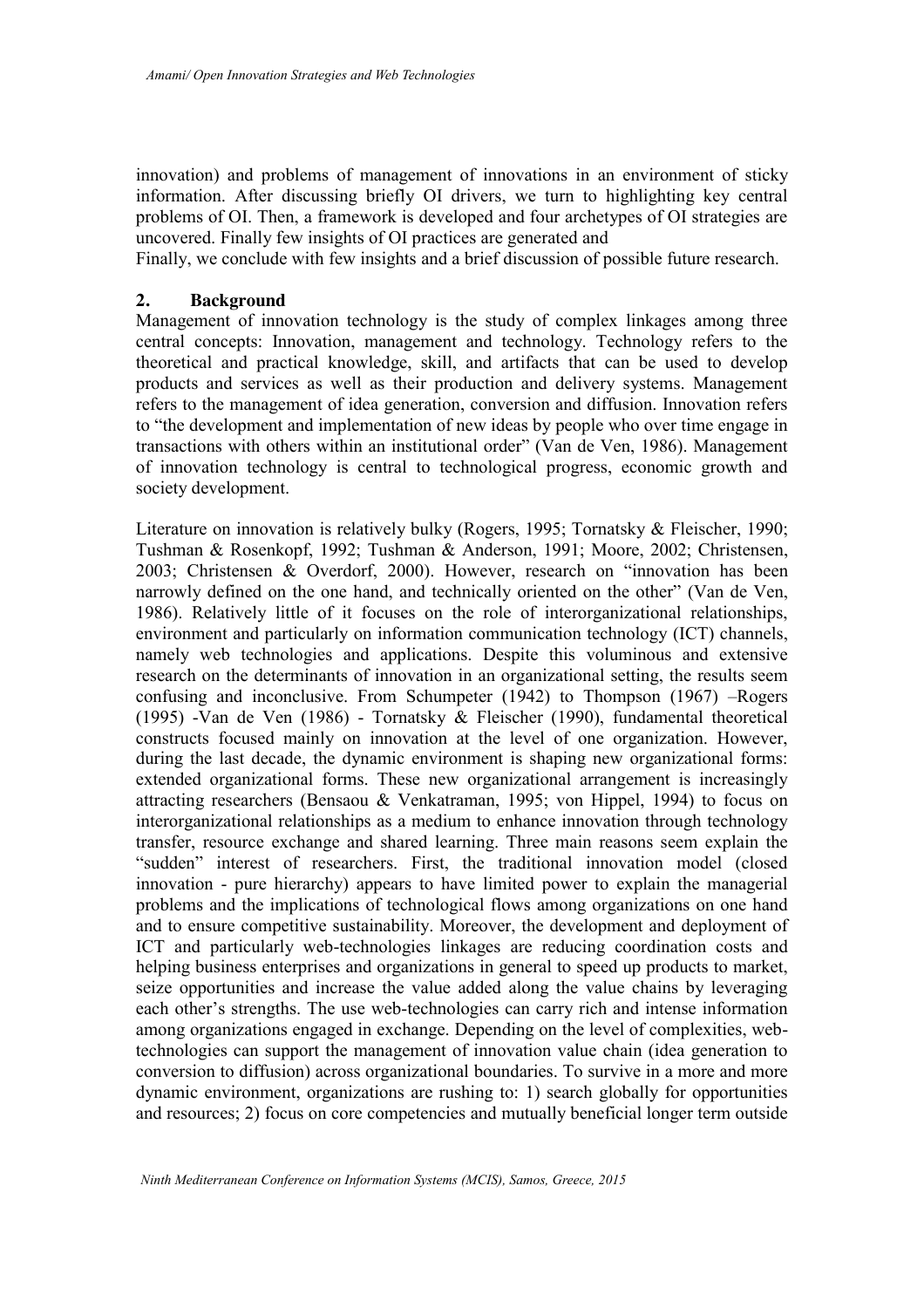relationships; and 3) reap the benefits of global knowledge sourcing by opening the R&D field replacing secrecy by information and knowledge sharing. This new environment will have a major impact on technology diffusion and technology transfer. In summary, because of environment competitiveness, web-technologies development, the global dispersion of innovation competencies, clock speed technological change, process and product complexity and uncertainty of the innovation process, we are seeing more and more organizations (particularly business enterprises) use web-technologies and applications to support their internal innovation capabilities and resources. The strategic intent of this opening R&D is to expand markets (Chesbrough 2006), and capture distributed ideas, knowledge and technologies in order to buy/license inventions/Innovations or processes from other businesses.

## **3. Open Innovation Drivers**

The intensification of global competition combined to the shrinking of innovation cycle are making innovation more and more risky and costly. Facing this competitive environment, organizations and business enterprises in particular are increasingly opening their innovation processes and collaborating across different industries and countries with varieties of innovator actors (e.g.; global academia, researchers in developed countries; researchers in emerging markets; scientists in different industries, retirees, individual networks, dispersed start-ups and laboratories etc.). What drives these global open innovation networks? Many business enterprises find it very difficult to do cost-effective innovation. The global talent pool, cheaper and far "hungrier" is viewed by businesses as an opportunity to accelerate innovation pace and support their business model to make smooth transition toward satisfying tomorrow needs and ensure sustainability. This opening allows organizations to enlarge their peripheral vision which is constrained by the tyranny of actual served customers. The fast cycling and the more and more demanding customer are also pushing businesses to harness tremendous amount of knowledge and expertise dispersed around the globe. Time-to-market will significantly increase if the R&D process is sped up by having the organization connect with external innovator that has developed the technology or is further ahead.

The event of Internet technology and the rise of web-technologies are both the source of new paradigm shift where knowledge is more and more socially constructed and learning and innovation is more and more collective. This new paradigm contrasts radically with the old paradigm characterized by protection and secrecy. It promote collective innovation using collective intelligence (Wang, 2014). Risk reduction through risk sharing is another driver of open innovation. Organizations that combine internal knowledge and innovations with a thorough understanding of outside knowledge innovations help to reduce innovation risk. Finally, open innovation allows businesses to leverage the development and the commercialization of the new product development process. For example, established business enterprises can use open innovation to leverage innovations to take-off full-scale. They can spin out technology or Intellectual Property (IP) that has proved to be outside the core business.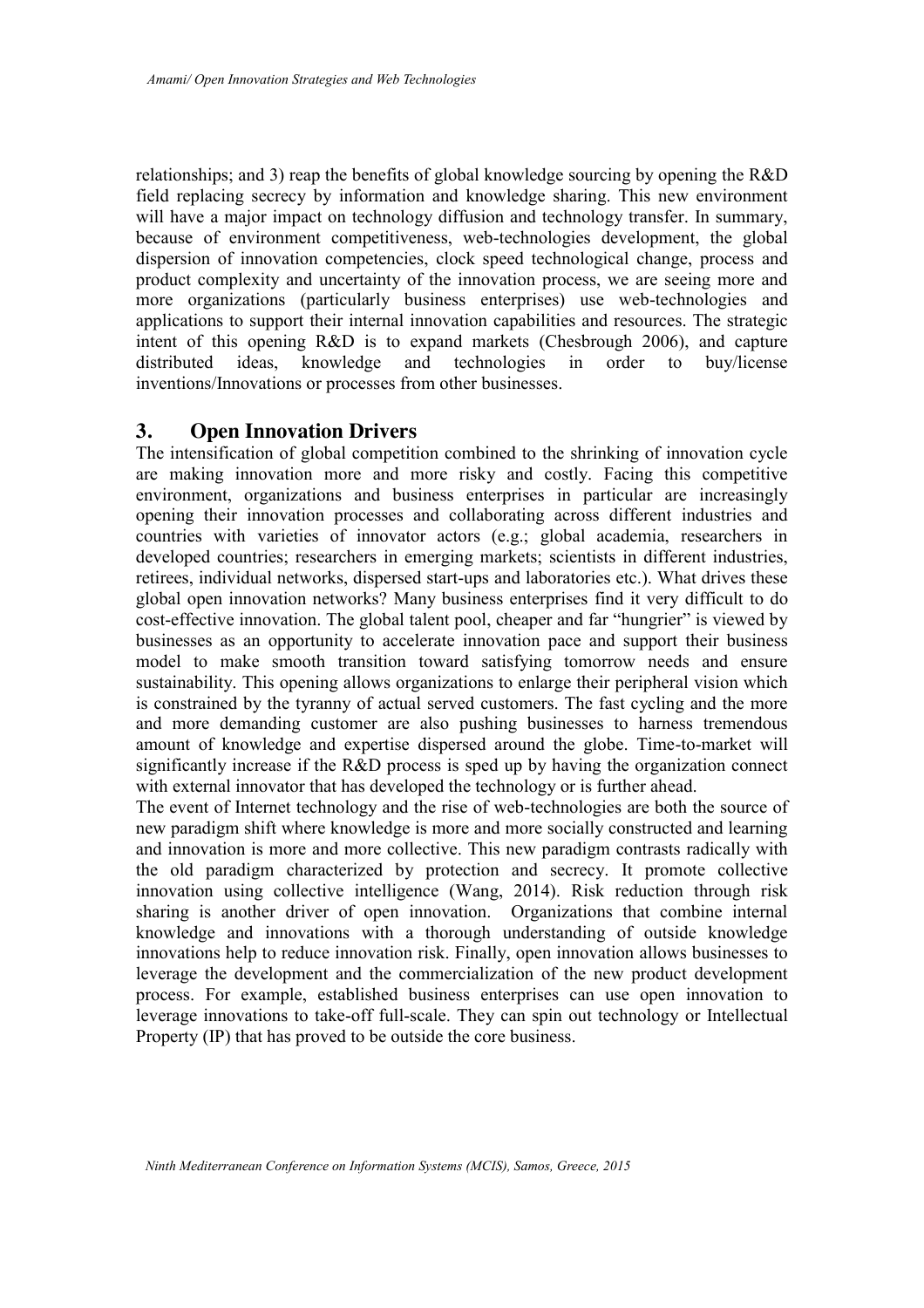|          |  | Table 1 contrasts between closed innovation and open innovation and highlights its major |  |  |  |
|----------|--|------------------------------------------------------------------------------------------|--|--|--|
| drivers. |  |                                                                                          |  |  |  |

| <b>Closed Innovation</b>                          | <b>Open Innovation</b>                              |  |  |  |  |
|---------------------------------------------------|-----------------------------------------------------|--|--|--|--|
| Enterprises hires the greatest number of talented | Around the globe the number of talented of people   |  |  |  |  |
| people for their R&D                              | working in the same field is $10, 50, 100, 1000$ ,  |  |  |  |  |
|                                                   | 10000 times greater.                                |  |  |  |  |
| Opaque. Protection of IP and Secrecy of idea/     | Licensing/buying, spin off and knowledge sharing    |  |  |  |  |
| inventions/ innovations                           |                                                     |  |  |  |  |
| Individual learning                               | Collective learning                                 |  |  |  |  |
| First mover advantage is key to get ahead of the  | Successful business model is more strategic than to |  |  |  |  |
| competition                                       | be first to market                                  |  |  |  |  |
| Control of the whole innovation process excluding | Collaboration, knowledge sharing and collective     |  |  |  |  |
| competitors profiting from one's idea             | learning create a microcosm of innovations through  |  |  |  |  |
|                                                   | licensing/buying/spin off<br>innovations<br>and     |  |  |  |  |
|                                                   | technologies to enhance business model.             |  |  |  |  |
| Innovations are internally business supportive    | Innovations are externally business supportive      |  |  |  |  |
| Economies of Scale                                | Economies of Scope                                  |  |  |  |  |
| Conflict and competition                          | Trust and collaboration                             |  |  |  |  |

**Table 1**: Closed Innovation versus Open Innovation

# **4. Open Innovation Challenges**

Management of innovation is a challenging area for any organization private or public. Van de Vent (1986), in a seminal article, provides a thorough analysis of management of innovation drawing from the fields of organizational theory and industrial psychology. The authors asserts that "innovation is the development and implementation of new ideas by people who over time engage in transactions with others within an institutional order." He exhibited four fundamental problems confronting managers in management of innovation. **The first problem** that challenges managers is the management of attention. Form cognitive psychology Van de Ven shows how people that make up organizations are prone to acquiring routines, group-think, and protecting existing practices instead of paying attention to new ideas. Individuals are restricted by their physiological capabilities that limit ability to process large amounts of stimuli. As organizations become more successful at what they do, the less they are able to recognize new opportunities. Strong leadership is required to overcome the routine to recognize the merits of new ideas. **The second problems** that challenge managers are related to the management of ideas. Institutional change is precipitated by disruptive events which threatens the status quo. Van de Vent suggests that novel ideas need to be championed by individuals so they can become an issue for debate eventually gaining influence and succeeding to make change. **The third problems** that challenge managers are related to the managing part-whole relationships: The innovation process has been traditionally viewed as a sequence of separated parts, which can be seen in firms' functional structures (R&D, marketing, design, etc.). Difficulty in managing part-whole relationships stems from the difficult of overcoming ones interpretive schemas that filter perception: being able to think outside the box. **The fourth problems** of management of innovation is related to institutional leadership: an unsupportive organizational context is likely to undermine the benefits of a well-functioning team; this means that innovative firms need support from their leaders to succeed. Management has thus the responsibility to inculcate appropriate value systems and organizational culture that will foster innovation.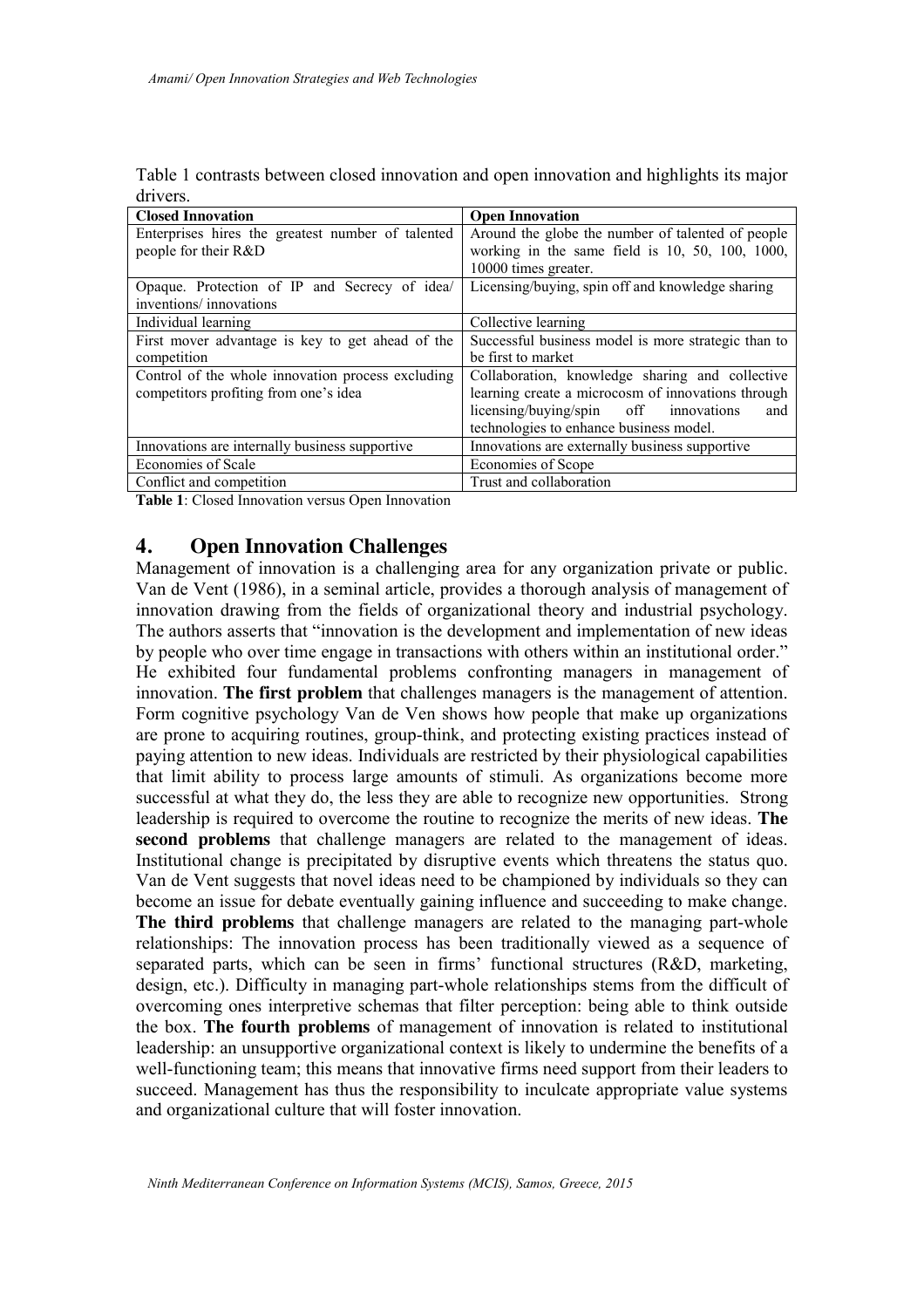Management of innovation across organizational boundaries is much more challenging than management at the organizational level. First this environment requires two key resources: technologies infrastructures and inter-organizational competencies. Although web-technologies are now widely diffused and less costly, nevertheless because of bandwidth problems and the nature of information, these technologies cannot support all types of innovation across organizational boundaries. In an environment characterized by vertical and stable supply chain, web- technologies can significantly support management of innovation. In an environment of open innovation characterized by dynamic and fleeting opportunities, web-technologies cannot fully support innovations scanning and technology transfer. The latter is particularity challenging because of information and knowledge stickiness.

Von Hippel (1994) identified three major factors that can explain information stickiness and make technology diffusion costly and slow: 1) the nature of the information; 2) the amount of information; and 3) the characteristics of the information seeker and the information providers.

The nature of information can increase or decrease the cost of technology diffusion. There are two types of information: encoded or explicit information and tacit or implicit information. Encoded information is generally related to a process or a product where technical information can easily be transferred. Because design concepts that embody operations principles are mature, well framed and explicitly documented and written, the information is not costly to transfer or not sticky (von Hippel, 1994). However, information related to component knowledge « knowledge about each of the core design concepts and the way in which they are implemented in a particular component - or an architectural knowledge « knowledge about the ways in which the components are integrated and linked together into a coherent whole » can be tacit or implicit or, to use again the von Hippel term, sticky, and thus, costly to transfer. For a variety of processes and products, the knowledge and skills required are not « frozen into the design of machines, but largely stored in the minds of men » (Simon, 1982). Much of the knowledge and expertise used to operate or to solve problems is tacit and requires investments, and individual and organizational learning. Even in the traditional industrial system, the technology developed elsewhere is not free for any organization. Organizations cannot borrow freely the technology. They have to develop their own skills and make their own investment to acquire that sticky part of the technology (Pavitt, 1987). Consequently, information stickiness can be a barrier to technology transfer and diffusion. Individuals and firms alike have to develop their absorptive capacity with respect to new and outside technology in order to reap the potential benefit of the transferred technology. The amount of information can increase the cost of technology diffusion**.** Technology diffusion may vary according to the amount of information required to implement the technology. Because process and product complexity varies, one may need a very large amount of information to hedge against the contingencies. If we cannot anticipate the exact type and amount of information needed to implement the technology, we require a large amount of information about the use environment of the technology. Consequently, in order to reduce the cost of transferred information, firms have to acquire prior knowledge and make indigenous research. These research activities can help individuals and firms to anticipate the kinds of problems that can arise following the technology transfer. To support our arguments one should review Pavitt (1987),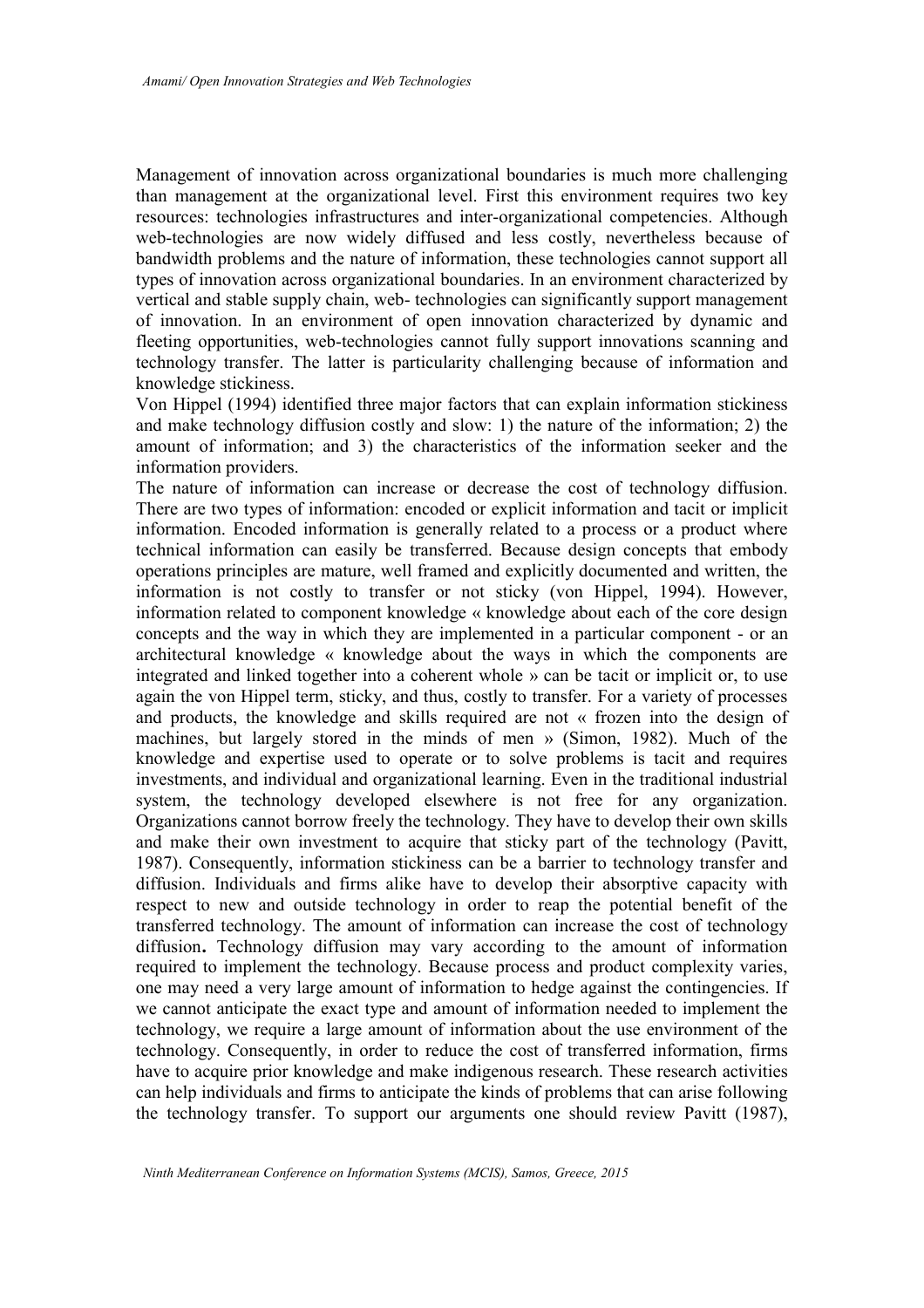Cohen & Levinthal (1990) and specially Evenson & Kislev (1975). The characteristics of information seeker and information provider. Technology diffusion cost can vary along the type of the project, firm localisation, product and process type and readiness of the information seeker and the behavior and commitment of the information provider. Teece's (1977) study of international technology transfer projects is very interesting for those firms that are going global. « The costs of transmitting and absorbing all unembodied technological knowledge (i.e., information on methods of organizations and operations, quality control, manufacturing procedures, associated information, but not the knowledge embodied in capital goods, blueprints, or technical specifications)…. can vary from 2 percent to 59 percent of total project costs » (see von Hippel, 1994, p. 432). Information cost relative to innovation implementation can also vary along the information seeker. Prior knowledge and the attitude of the information seeker as well as the aim of the technology acquisition are crucial for implementation success. The behavior and commitment of the information provider may also influence considerably the technology diffusion cost. In summary technology scanning, transfer and diffusion is not a free or cheap good.

# **5. Framework for Open Innovation as a new Mode of Organizing Innovation**

## **5.1 Antecedents of OI strategies**

There are key central problems that must be analyzed, evaluated and harnessed in order to seize the opportunities of OI strategies. These are absorptive capacity, complementary assets, intellectual property (IP) and control, technology diffusion, networks and the rise of Peer-Production and Network Externalities and Dominant Design.

## **Absorptive capacity**

Absorptive capacity is critical to organizations and business enterprises in particular to open their internal R&D and start transact ideas, scientific and technological knowledge across their frontiers. Organizations must have the capability to scan, identify technological opportunities, assimilate and integrate them in a profitable business model. Cohen & Levinthal (1990) already underlined this capability of absorptive capacity for firms to generate gains from recognizing, assimilating and adopting external knowledge. Recently other researchers have arrived to similar conclusion. Laursen and Salter (2005) stated that networked companies with high scientific and technical competencies tend to favor OI. Silicon Valley (SV) is an illustration of this phenomenon. The performance of SV cluster is the concentration of high scientific and technological skills that materialize in intense knowledge exchange and fast innovations and adoption (Saxenian, 1999; Kenny & Burg, 1999; Castilla et al., 200).

Absorptive Capacity can be developed by focusing on the following dimensions:

**Awareness:** Awareness requires the development of specific processes by which an organization scans for weak signal and uncover knowledge and emerging technologies.

**Association:** Association requires processes by which an organization uncovers the value of new ideas, prototypes, products or emerging technologies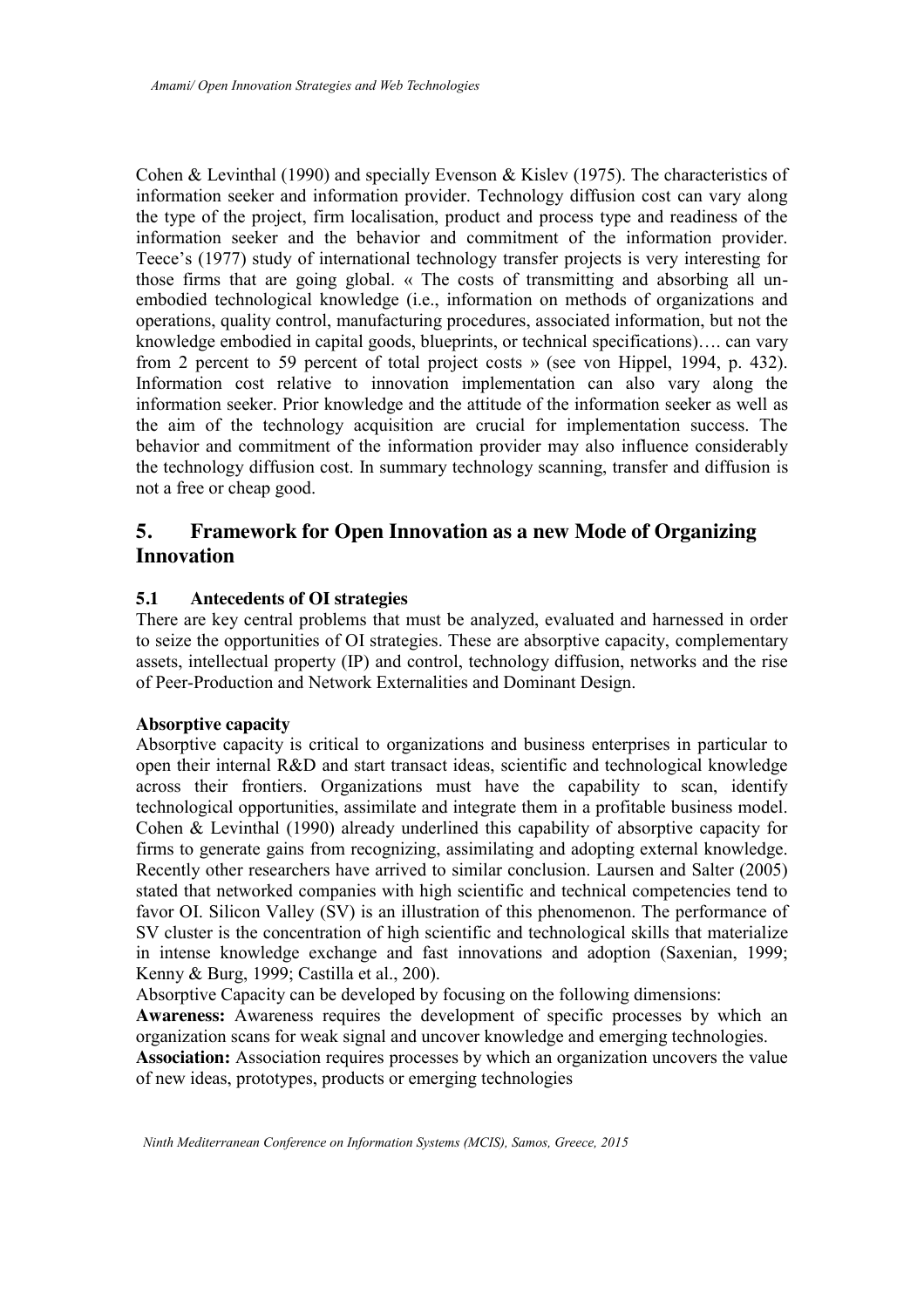**Assimilation**: Assimilation requires the design of processes that fit organizational design by which the organization dissimulate and debate these new ideas, prototypes, products or emerging technologies in order to create, capture and deliver value to customers.

**Adoption and Implementation:** Adoption and implementation requires the development of processes by which an organization transacts ideas, products or technologies for competitive sustainability.

## **Complementary Assets**

Complementary assets are those capabilities (apart from those underpinning the technology) that firms need to exploit the technology (i.e. manufacturing, marketing, reputation, complementary technologies, brand names, supply chain networks, etc.).

The main idea, Teece asserts, that the more complementary assets a company possesses, the more likelihood the company will take advantage of sourcing external scientific and technological knowledge. Teece (1998) distinguished two types of complementary assets: freely available and unimportant and tightly held (kept proprietary) and important. The appropriability regime determines the importance of gains that companies can derive from external knowledge sourcing. Large companies with large assets pool of complementary assets (CA) and tightly held are more oriented toward sourcing external knowledge. The large pool of CA provides potentialities of integrating external knowledge or buying start-ups or buying even large companies. CA, therefore, are important to commercialize innovations and collaborate with other companies.

#### **Intellectual Property: Appropriability and control**

Under the traditional innovation paradigm where secrecy and control of intellectual property (IP) are the driving force for a company's ability to capture innovation value. Under the new paradigm of organizing Innovation (Open Innovation), the risk for loss of IP control increases particularly when innovation exchange flows are with competitors (Greenhalgh & Rogers, 2010).. The dilemma of OI is not easy to overcome if the firm avoids developing a kind of understanding and trust relationships based on adaptability to market and technology shifts and alignment of business interests.

IP control and protection refers to the extent to which technology can be protected from imitation. Control and protection depend on the degree to which scientific and technological knowledge is tacit (non-codified). IP control and protection depend on the kind of appropriability regimes: "tight" (e.g., Coca-Cola recipe) vs "weak" (e.g., standard consumer electronic).

## **Technology diffusion**

Technology diffusion is at the heart of intra-organizational and inter-organizational relations (Teece, 1992; Dyer & Ouchi, 1993). Technology diffuses internally and vertically through the interactions of prime contractors and subcontractors (maker - user). As the primes develop their networks of suppliers and affiliated firms, which in turn resubcontract, diffusion reaches thousands of firms. These networks ensure access to technology and skills from one firm to another (from prime contractor to subcontractor and vice versa). Technology diffuses horizontally through strategic alliances, partnerships, and private and public joint venture research programs. Technology is diffused through a variety of channels: project teams, dispatch of engineers and managers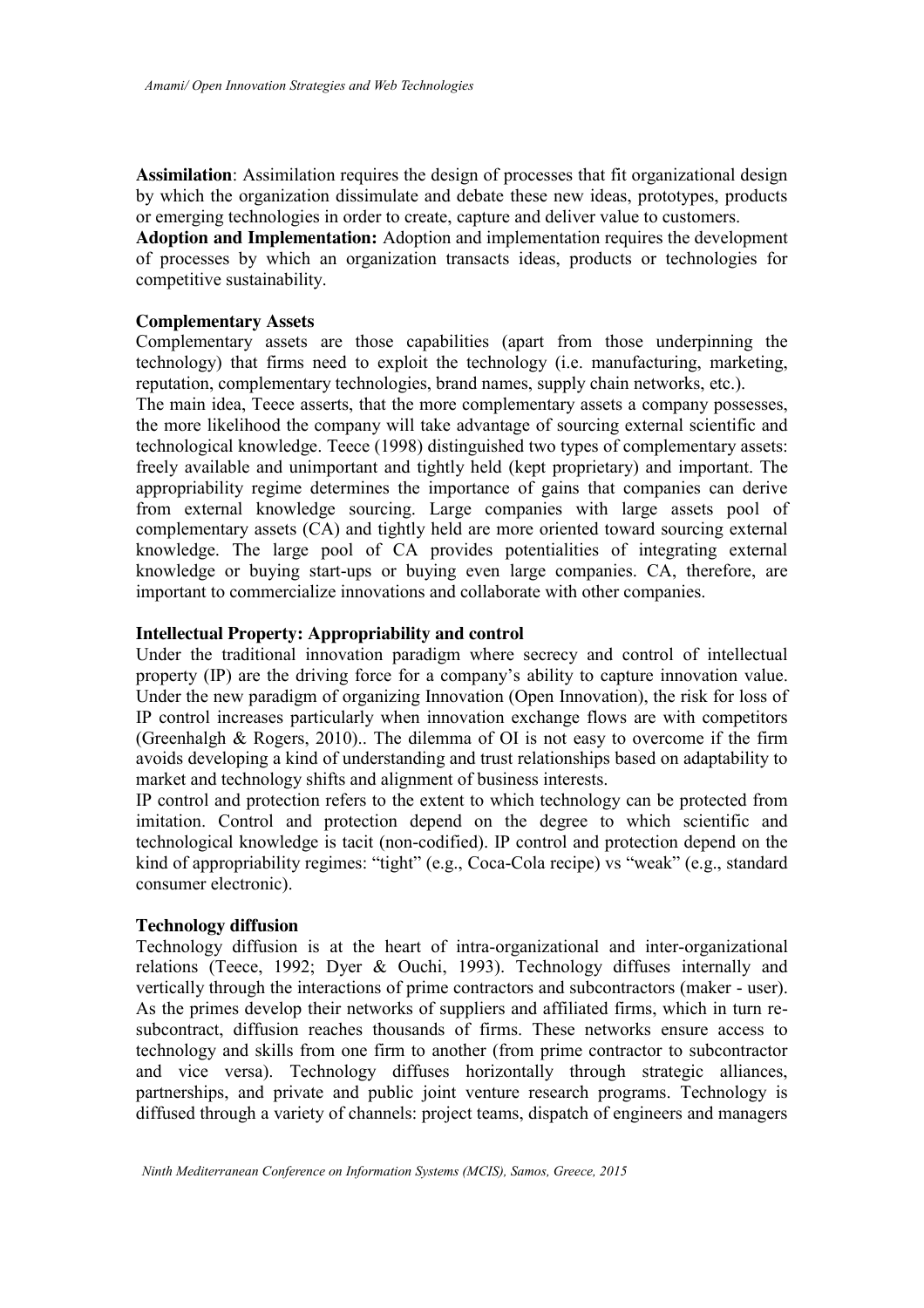to partners (prime or subcontractor), hiring of retired technical staff, written documents and so forth. However, the content of these channels is resilient to measurement. The combination of inter-organizational relations and complexities, and information stickiness, information that is costly to acquire, transfer, and use (Von Hippel, 1994) makes it difficult to evaluate the intangible and tangible technological flows among firms.

As outlined earlier, innovation literature is relatively bulky. However, research on "innovation has been narrowly defined on the one hand, and technically oriented on the other" (Van de Ven, 1986). Relatively little of it focuses on the role of up-stream supply chain, environment and particularly on information technology, channels, namely web technologies and applications. Depending on the level of complexities, electronic networks can support the diffusion of technology. For example, the use of Internet technology and web technologies can support organizational resources and capabilities, which in turn, help introduce new administrative practice and support the introduction of new products and processes. Third, to survive in a more and more dynamic environment, the new firm is rushing to: 1) search globally for opportunities and resources; 2) focus on core competencies and mutually beneficial longer term outside relationships; and 3) outsource those activities that can be performed more quickly and at a lower cost by subcontractors or independent business partner. Firms that follow this path find themselves with minimum productive assets, delayered and in the middle of a web, characterized by numerous exchange transactions and complex linkages. In the aerospace, automobile, computer industry and others, firms are building with theirs partners a competitive supply chain. Dynamic and innovative firms are pressing one step further and already using the web as a major sourcing channel. This new environment will have a major impact on technology diffusion and technology transfer.

In summary, because of environment competitiveness, electronic network development, dispersion of technical competencies around the global, process and product complexity and uncertainty of the innovation process, we are seeing more and more firms use web technologies and applications to support and enhance organizational capabilities and resources, which are the antecedents of internal and external technology diffusion and usage.

#### **Networks and the Rise of Peer-Production**

*Metcalf's Law* states a network's value grows proportionately to the square of the number of nodes within the network. Although one can dispute the accuracy of this law, intuitively it can provides the most casual observer with insight into the value of networks. All organizations and individuals recognize today the value of networks. In the domain of OI the power of networks to source scientific and technological knowledge (buying and selling) is paramount. The creation and thoroughly designed networks can support the development of a kind of understanding and ultimately a community of trust. Web technologies based networks enhance inter-organizational relationships and interpersonal relationships (Johnson & Duxbury, 2010). These relationships are fundamental to cross-organizational frontiers resources exchange. This environment of web technologies based networks facilitate the strategic roles of OI community drivers. They are external brokers, internal brokers, technology entrepreneurs (P&G), champions (e.g., CEO of P&G) and Capital Venture/Angel entrepreneurs, embodying competencies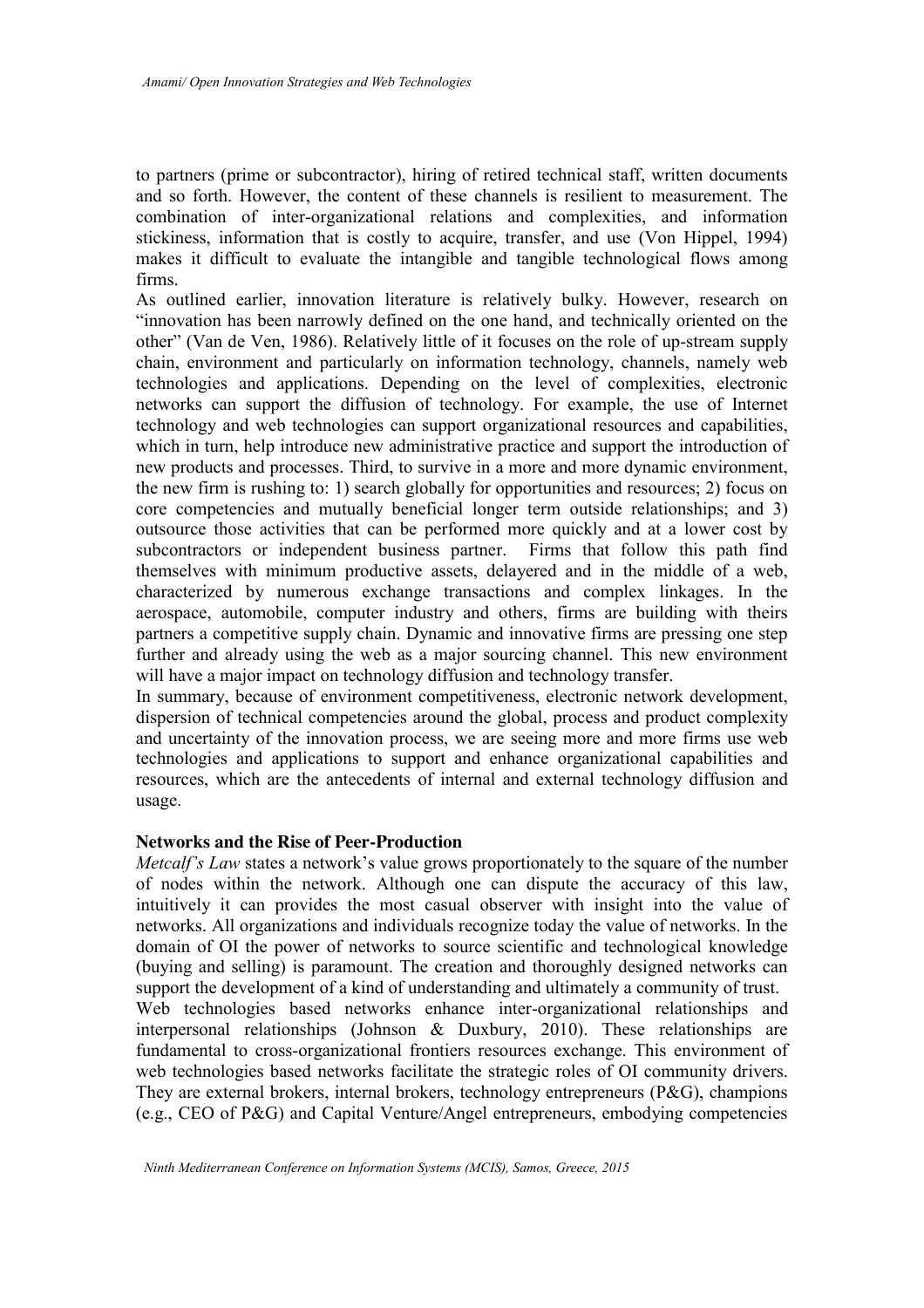that allow them to manage cross-organizational relationships to facilitate bidirectional flows of scientific and technological knowledge. These drivers/leaders are key in diffusing technology, mobilizing volunteers, organizing social networks (Castella et al., 2000) and in managing issues such as technology path divergence (forking problems) and fragmentation of innovation process (balkanization problems) (Fleming & Waguespack, 2007). OI environment requires reputation and trust from OI community leaders to create and sustain an Open Innovation Ecosystem. The key roles of these leaders allow them to resolve issues through social brokerage in connecting OI actors and technological boundary spanning through a process of scanning, identifying, translating, and relaying scientific and technological knowledge across organizational frontiers (Fleming & Waguespack, 2007). Because of their key roles as organizational frontiers spanners, IO community hold a higher degree of trust. Because they have an early access to information and knowledge, they have enormous impact on technology diffusion and control. They can develop and implement varieties of strategies to different groups in an effort to hedge on alternative development. Case studies (e.g., P&G, Peugeot, PG, Coca Cola, etc.) and literature review seem to suggest companies that invest in *technology gatekeepers* not only enhance the flows of scientific and technological knowledge but can immerse themselves in a OI ecosystem that support strategic technological sustainability.

Web technologies fostered a new mode of production system that helped the emergence of the rise of the commons and new mode of producing and channeling information and knowledge. The old alternative modes of production, Markets and Hierarchies, are characterized by either high coordination costs or production costs. Web technologies support groups of individuals collaborate on large-scale projects following a diverse cluster of motivational drives and social signals. This web based emerging collaboration is characterized by both low coordination costs and low production particularly when the object of production is information or culture. Because of web technologies and the wide diffusion of computers, communications capabilities and increasingly mobile technologies, OI community will play in the future a major role in scientific and technological knowledge exchange among organizations.

The rise of the commons favor peer-participation where community membership is characterized by *anti-credentials* and there is no *a priori* selection criteria for participation (Bauwens, 2006). Low barriers to participate increase the pool of participants and increase the probability of solutions to problems and particularly the new flow of ideas. Moreover, the lower costs (almost null) associated with peer production allow OI community to play fully their roles without organizational financial constraints.

Web technologies based peer production foster diversity of theories, ideas, and perspectives and consequently improve quality outcomes through interactions in innovation open ecosystem.

Peer production system can be characterized by independence, pluralism, representation, decentralized decision-making and autonomous participation (O'Mahony, 2007). This environment of production can provide scientific and technological contribution to firms that invest in gatekeepers.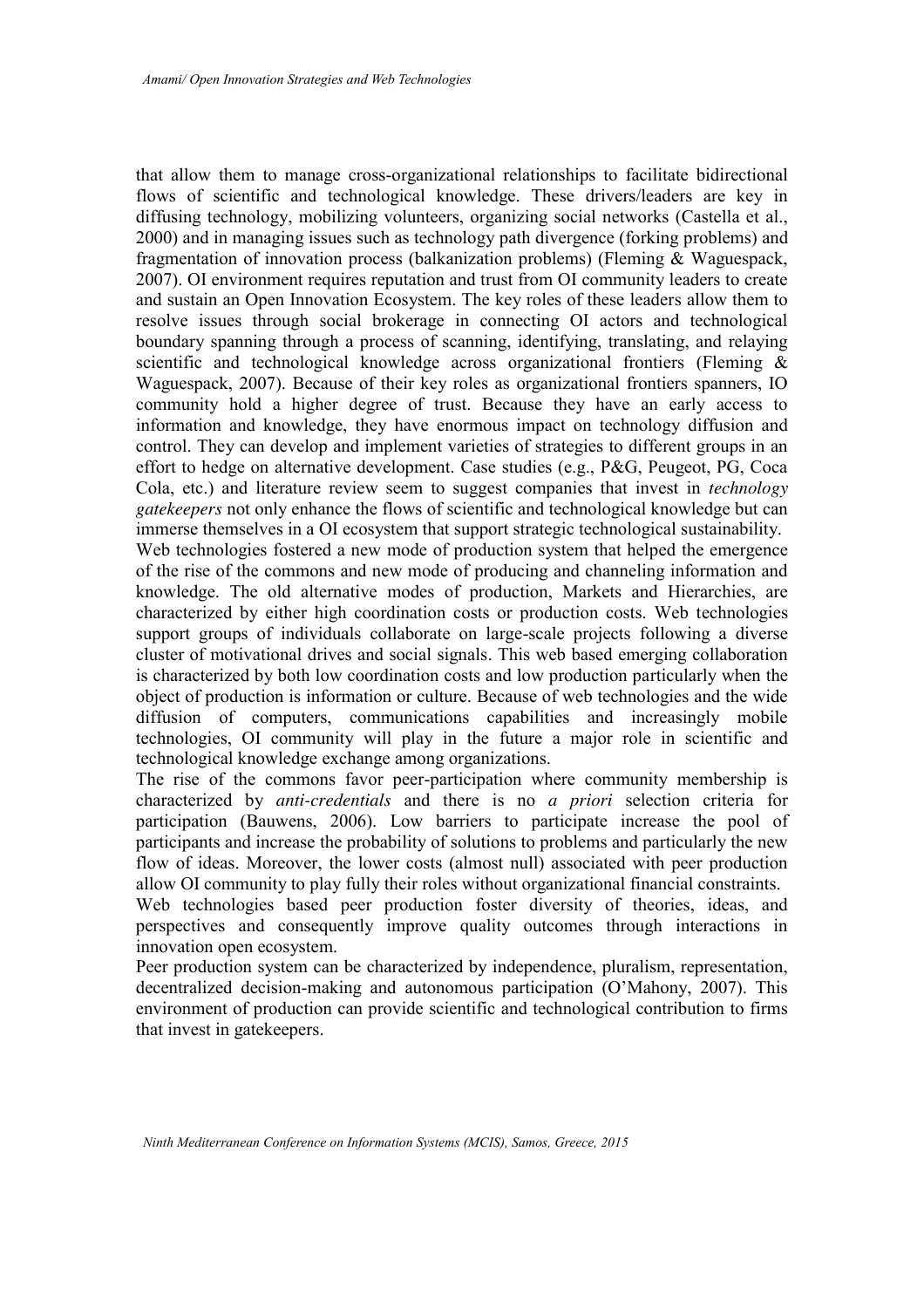## **Network Externalities and Dominant Design**

Network externalities effect occurs when open innovation increases the participation of users which increases the value of products for more users. On the demand side, the telephone service illustrates the network externalities. The benefit that people get from the telephone service depends on the extent to which other people also use this service. In other words, network externalities effect happen when "the attractiveness of a product to customers increases with the use of that product by others" (Fisher & Rubinfeld, 2000). Firms with dominant design (standard system) tend to gain enormously from direct network externalities (when an increase in the size of a network increases the number of others). They tend also to gain from indirect network externalities (when an increase in the size of a network expands the range of complementary products available to the users of the network). The more people who adopt the same standard system, the more services and applications the user can access, and so the greater the value of that system to each individual user. On the supply side the firm with the largest network tend to achieve increasing returns to scale because the cost of developing and maintaining the network can be spread over a large and increasing growth of the system or product.

In OI environment network externalities or network effects has a profound impact. The dominant design which is the source of network effects tend to favor an open innovation ecosystem in order to increase the direct and indirect effects. The more users (organizations or individuals) interact with each other, the more ideas and knowledge creation to improve the system and consequently the more the network will increase in value. The increase in the size of network will tend to create an environment of creation of new ideas and knowledge that benefits the creation of more complementary products.

# **5.2 Framework of Managing OI Strategies**

OI embodies buying and selling external knowledge. The fundamental assumption that guides the practice of large firms and start-ups is by opening up the R&D and move away from secrecy, organizations can tap into enormous potentialities of ideas, inventions, innovations and also finding use for "dormant" patents and non-performing products or technologies through selling them or co-exploitation (Chesbrough, 2003, 2006, 2011). What kind of OI strategies should be formulated to reap the potentialities of the new OI ecosystem?

To develop a strategic OI management framework we considered several characteristics that might be useful in classifying OI strategies. At its most fundamental motivation however, organizations are opening-up R&D because of the increasing innovation uncertainty and complexity on one hand and because of the innovation clock speed on the other. Uncertainty is inherent in every innovation process. This uncertainty takes different and concomitant forms such as technological uncertainty, market uncertainty, social and political uncertainty and non-intended consequences uncertainties.

Coping with the rate of change in the world today consumes much attention of organizations and seniors. Markets, technologies, and competitors all move more quickly than a decade ago and twice quickly than two decades ago and may be four times more quickly than three decades ago. Central to this fast speed is innovation. Time-to-market based competition cannot be achieved without clock-speed innovation. The internal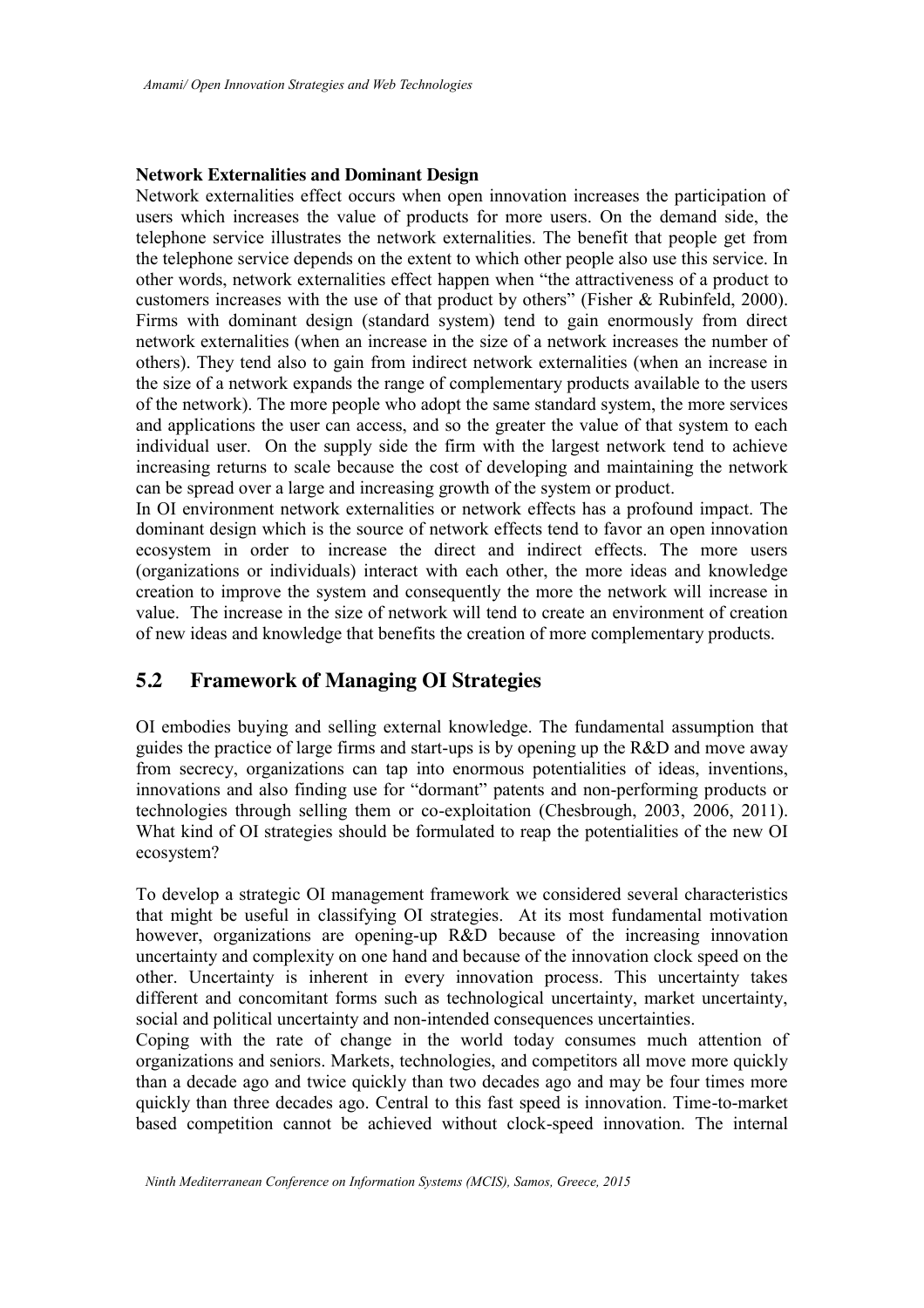innovation clock-speed is not fast enough to create new processes, new products and services. Because markets are moving faster than internal innovation clock-speed, rivals, new entrants, substitutions and other factors, companies may shift from offensive mode to defensive posture. To avoid this situation and technological and market disruptions, business enterprises are opening their R&D to source external scientific and technological knowledge.

Summing-up one can identify two dimensions that can be used to characterize OI strategies: Innovation uncertainty/complexity and Innovation clock-speed. Combining these two dimensions a conceptual framework of managing OI strategies is proposed. Four distinct typologies or archetypes OI strategies can be obtained: Enterprise network OI strategy; learning & experimentation based OI strategy; collaborative OI strategy; and partnership & alliances OI Strategy. The relationship of these four configurations is illustrated in Figure 1.

Before describing and discussing each typology, it is imperative to stress the following elements for better characterization of these typologies. The elements that best characterize typologies are: coordination mechanisms, strategic intent, gatekeepers, production system and business case that illustrate the typology. Among these elements coordination mechanisms (communication  $\&$  control) is central to OI. The literature stressed three main coordination mechanisms (Mintzberg, 1979, Galbraith 1973): 1) mutual adjustment, 2) standardization, and 3) shared variable. However, web technologies (web 2.0 and their applications and web 3.0) (Chui et al., 2009; Flat World Business, 2014) can serve as an enabler and supporter of inter-organizational relationships and particularly in information and scientific and knowledge sharing. By allowing rapid information flows at much lower costs, web-technologies enable interactive relationships that otherwise might have been desirable but impractical. In OI environment web-technologies play a central role as a primary coordination mechanisms.

#### **Enterprise Network OI Strategy (L-L Environment)**

In an environment characterized by relatively low innovation complexity and uncertainty coupled to low innovation clock-speeds (Quadrant L-L – Figure 2), organizations tend to adopt an OI strategy that tends to network primarily their own **stable** supply chain where they play the role of pivot. The case of Coca-Cola products offers an excellent illustration of this type of OI strategy. Coca Cola processes and products have in general low level of technological complexity and characterized by stable technology cycle. Because of appropriability regime that characterize Coca Cola products, IP does not create cross-organizational relationships problems. However, this type of company is not sealed completely from technological progress. Today branding is not limited to the unique characteristics of the product, but go beyond to incorporate issues such as environment and corporate social responsibility (e.g., suppliers'relationships, contribution to local community). In this kind of context, green supply chain (waste management, water usage, packaging etc.) becomes fundamental to strategic sustainability. Granted, companies operating in the quadrant L-L, the impact of innovation on processes and products are relatively low. However, OI within the frontiers of the business enterprise and across its vertical supply chain is important. For that reason, they must use the application of Web 2.0 (Wagner & Jiang, 2012; Ooi et al.,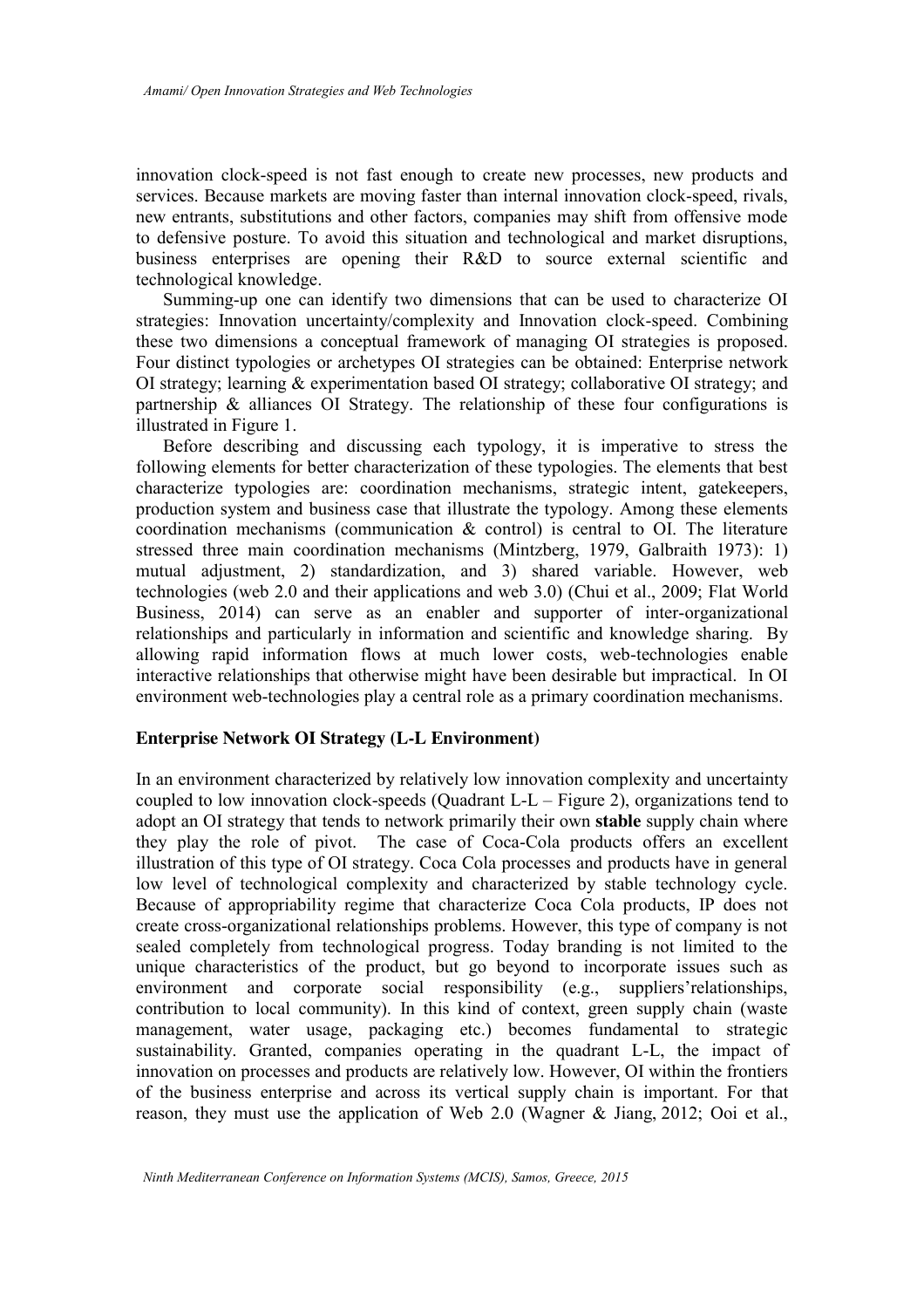2011) which is Enterprise 2.0 (see Annex 2) to capitalize on internal ideas and knowledge and across their stable supply chain (vertical) to improve existing activities. Further, this type of business enterprise can use Enterprise 2.1 (see Annex 2) to interact with consumer and outside communities to gather ideas and knowledge particularly in the domain related to green supply chain. For strategic sustainability, companies in the Quadrant L-L can support OI by adopting Enterprise 2.0 and eventually Enterprise 2.1 based coordination mechanisms.

#### **Coca-Cola**

Coca Cola famous for keeping the recipe of its drink secret may not need OI to come up with new products or design new technological processes. However, their green supply chain and their Corporate Social Responsibility (e.g.; unemployment) is leading them to seek new ideas and knowledge to create better living for society. Combined to provide solutions to real society problems, the restricted opening of Coca-Cola aim at improving their corporate image on one hand and support their strategic sustainability on the other. The Web 2.0 and Enterprise 2.1 are used to create a network that support idea generation, interaction and debating to help converge toward solutions.

## **Collaborative OI Strategy (H-L Environment)**

The collaborative Open Innovation strategy (H-L Environment- Figure 3) aims at mining opportunities through sourcing external information, scientific and technological knowledge. In order to accelerate internal innovation processes and deliver greater overall value to the market, P&G's "Connect + Develop" model was developed.

P&G CEO and senior managers believe that innovation constitutes the foundation of P&G Model. The company used the new organizing innovation model to create value with extended network of innovators, start-ups, established businesses, customers, and individuals through InnoCentive reaching untapped talent pools (Huston & Sakkab, 2006; Ruiz, 2009). The ultimate goal is satisfy customers and maintain strategic sustainability. P&G new organizing innovation model is customer focused rather than technology focused. Innovation is not limited to the upstream value chain. The innovation is involved along the product value chain in areas such as packaging, shopping experience, after the sale service and the in-home product usage experience. New structure called "Connect and Develop" was created. At its heart two driving forces: 1) Gatekeepers (Research Fellows and technology entrepreneurs) and 2) Enterprise 2.0 and enterprise 2.1.

Enterprise 2.0 and Enterprise 2.1 are both applications of web 2.0. These 2 applications help increase the involvement of employees in establishing and managing data. Moreover, P&G is also allowing its employees to personalize its web portal by adding RSS feeds of news and business information. These web- technologies based service allow the development of relationships with customers, suppliers, online hubs for all the interactions with supermarkets, scientific and technological knowledge providers around the world. Web based collaboration at P&G succeeded to source external knowledge through the creation of a network of weak ties (Ruef, 2002; Castilla et al., 2000) and also because of absorptive capacity, internal talent, and particularly gatekeepers that play a critical role as technological entrepreneurs. Combining the power of web technologies (Gruber, 2008) network and scouts (Technology entrepreneurs), P&G succeeded to hunt for new ideas, inventions and innovations cross organizational boundaries. Another type of gatekeeper that sustain absorptive capacity is the In-House R&D team (Research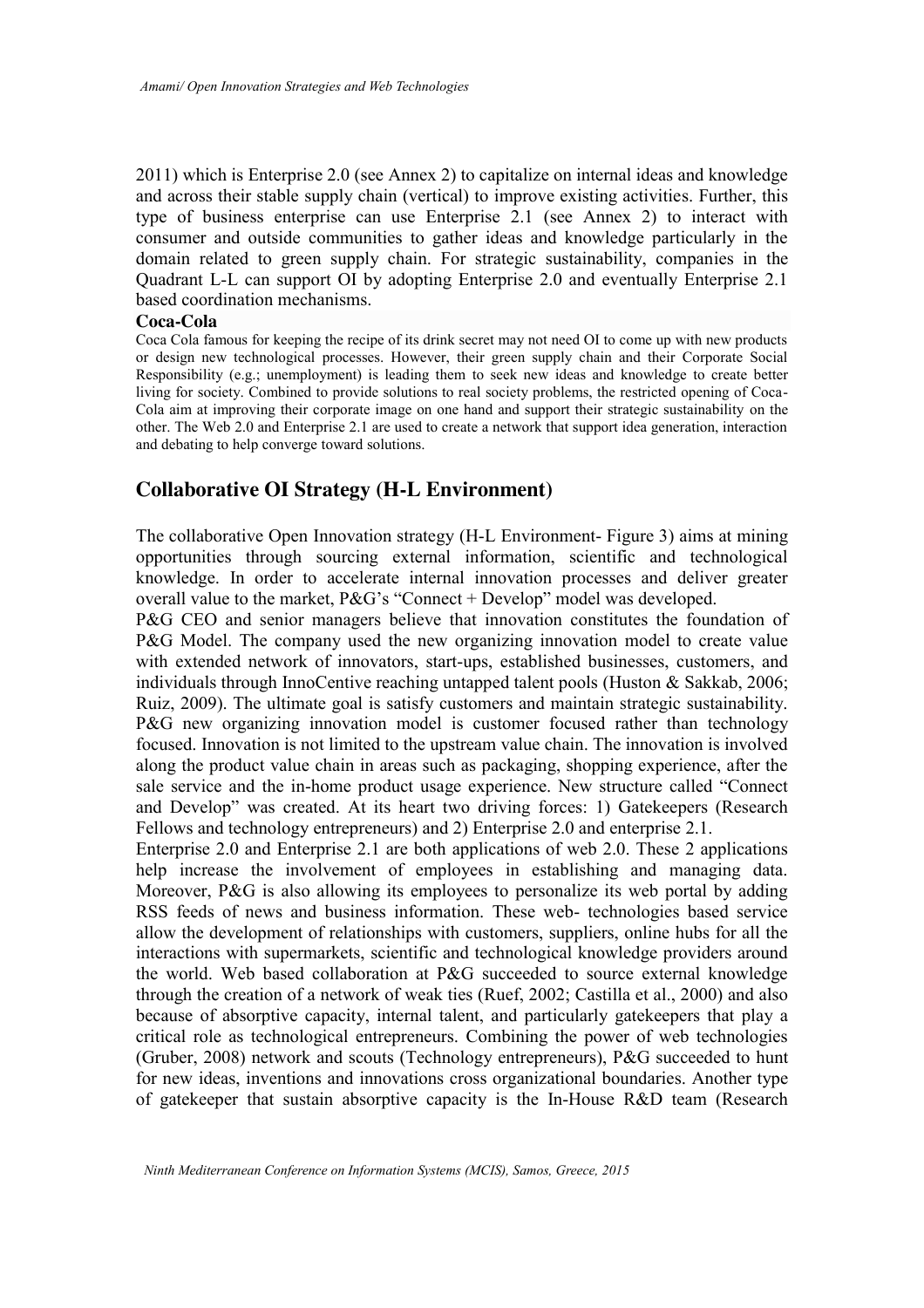Fellows at P&G) responsible for conceptual development and continuous refinement. This type of gatekeeper is a hedge against the risk of losing expertise to innovate.

Knowledge management tools are embedded deeply in the structure, supported by web based technologies such as web platforms like "Innovation Net" and Enterprise 2.0 and Enterprise 2.1 that leverage competencies of gatekeepers (research fellows and technology entrepreneurs), who play central role in the collaborative OI strategy of P&G.

Philips a pioneer and innovator of health and well-being products, adopted a somewhat different collaborative approach to P&G one can call it collaborative OI hybrid strategy (Philips, 2011). OI Philips Research strategy aims at maximizing the benefits of both outside-in and inside-out innovation approaches. This strategy is motivated by innovation stickiness (tacit knowledge), high intellectual proprietary regime and diffusion characteristics. For Philips collaborative innovation is a means to benefit from complementarities assets and complementarities among firms.

# **Learning & Experimentation OI Strategy (H-H Environment)**

In the quadrant H-H (Figure 4) companies leverage the speed and the power of web technologies to manage the flow of ideas, scientific and technological knowledge and integrate them in fast flexible and responsive processes for accelerating understanding and learning of technology uncertainty and complexity in an environment of high-clock speed. In this quadrant companies use pure peer production system and web technologies as coordination mechanisms. They tend to combine knowledge generation through rapid cycles of experimentation and the rapid integration of the information generated. The use of web technologies based pure peer production system and the design of extreme flexible-structured-controlled processes allow companies to generate, document, develop and control activities. The following two cases illustrate the environment of this quadrant. **PSA Peugeot Citroën**

During 2011, **PSA Peugeot Citroën (**French car manufacturer) has initiated a collaborative project to design the car of the future. The company developed a collaborative effort with dispersed scientific laboratories around the globe. The lunched project yielded a network of OpenLabs that allows collaboration between internal research centers and external research groups. The aim is to take advantage from dispersed ideas and knowledge when connected can create a platform for interactions and produce the car of future that fits for example the environment requirements and customer needs.

#### **Local Motors**

Local Motors is a start-up created in 2007 by a former marine, Jay Rogers. Designing a new car requires multiple teams and multiple competencies, experience and huge resources. The use of crowed sourcing can save the start-up time and money. Moreover, by using crowed sourcing, the start-up can gain from dispersed skills and experiences around the global and creating a global product that may speed-up it diffusion and adoption.

The H-H environment is characterized by a relatively low risk of external sourcing (low competitive imitation) and the need for high external knowledge and sophisticated competencies. The use of web-technologies based sourcing external knowledge allows companies to sense the market and somewhat predict the major source of unpredictable change of the market needs.

In the quadrant H-H, it is very difficult to predict tomorrow needs. By combining web technologies and its collective intelligence (Lesser et al., 2012) peer production and the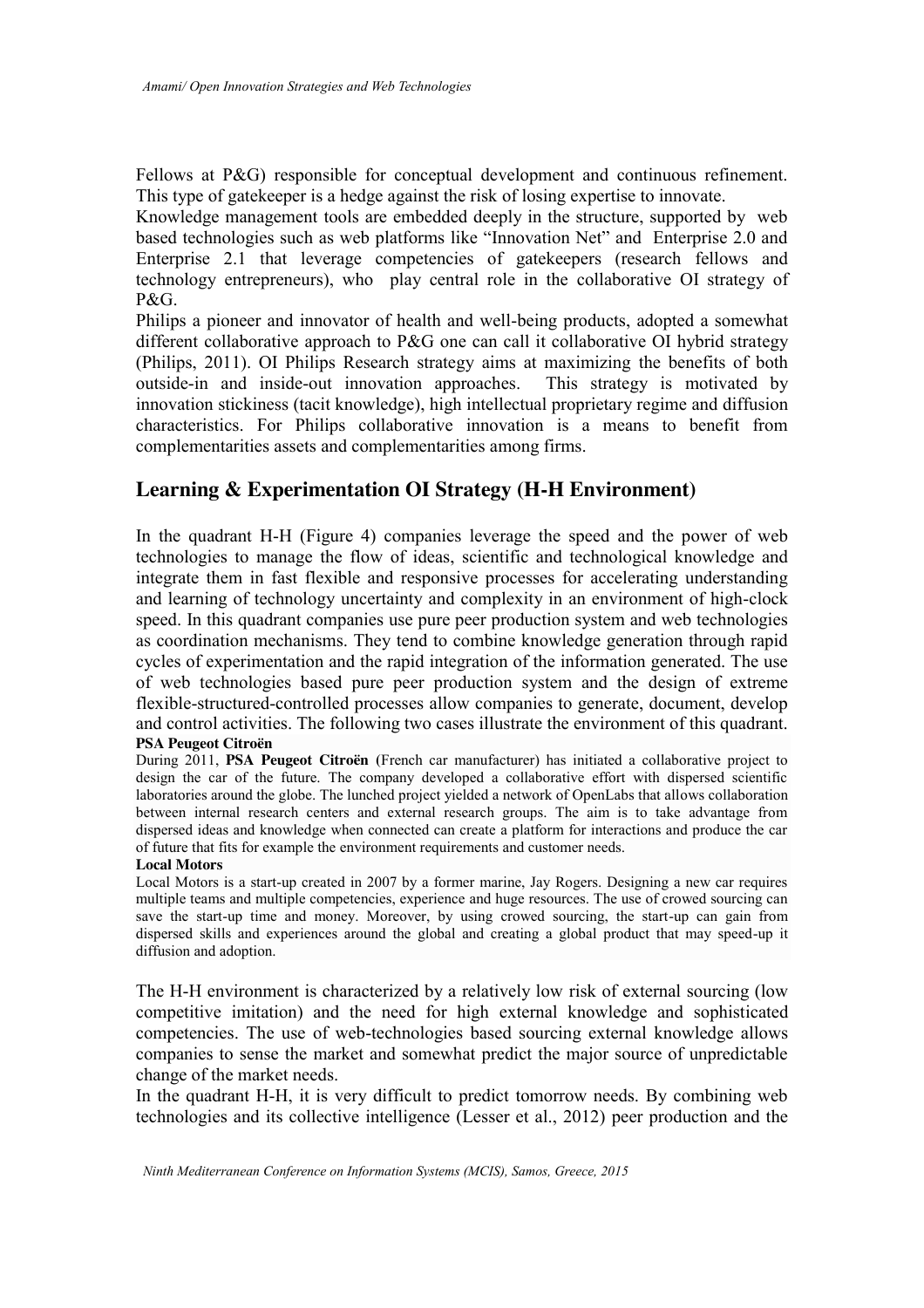design of extreme flexible processes, companies can increase knowledge sharing and enhance organization learning in order to react, adapt and design very rapidly new products and new processes to fit market needs. Companies in this quadrant require gatekeepers with high competencies to integrate external scientific and technological knowledge and market needs. Their task consist of reacting continuously to the flow of information and knowledge in a synchronized way.

# **Partnerships & Alliances OI Strategy (L-H Environment)**

The quadrant L-H (Figure 5) is characterized by relatively low innovation clock-speed and relatively high innovation uncertainty and complexity. Companies operating in this quadrant combine hierarchy, market and peer production system. They use Enterprise 2.0, Intranet and Extranet technologies as part of their coordination mechanisms. The gate keepers are externally oriented managers and virtual teams with high competencies in managing inter-organizational relationships.

Companies in this quadrant are Aerospace, pharmaceutical, consumer electronics and automobile manufacturers. They tend to keep internally activities such as design, branding, marketing, but outsource most other activities (assembly included for consumer electronics companies).

OI strategy is based on organizational alliances and partnerships (P&A) focused on creating and *capturing* value along the supply chain. Companies involved in P&A to source external knowledge in order to reduce innovation uncertainty and complexity need particular governance mechanisms and special contracting.

There are three types of governance mechanisms, markets, hierarchies and clans (Ouchi, 1980). For companies operating in L-H environment and engaged in OI strategy based on P&A, the clan mechanism determines the transaction costs (Williamson, 1975, 1979) through a system where contributions and retributions are balanced on the long run. Because of the nature of innovation (characterized by its uncertainty and complexity), clan mechanisms is the proper mechanism. In this environment characterized by performance ambiguity and difficulty of goal congruence among players engaged in sourcing external knowledge, relational contracting (Williamson, 1979) is best.

The environment L-H requires adaptability and alignment. Uncertainty and complexity of the technology require time and adaptation to changing needs caused by shifts in markets. For instance, structural shifts can occur due to economic progress, political and social change, demographic trends, and new emerging technology. Therefore, companies engaged in P&A for external knowledge sourcing must adapt their inter-organizational relationships and their processes to ensure the best outcome.

Alignment is a form of trustworthy relationships where risks, costs and rewards are equitably shared. Misaligned interests and OI strategies among players engaged in P&A is a sure path for P&A failure. If any participating member's interest is not aligned, it can cause conflict of interest and failure of OI strategy implementation and execution. Hence, it is critical that all participating member's interests are aligned so that OI strategy achieves its strategic intent. Finally, alignment will ensure a kind of understanding with minimum of ambiguity and of equivocality related to the purposes and priorities of the  $P\&A$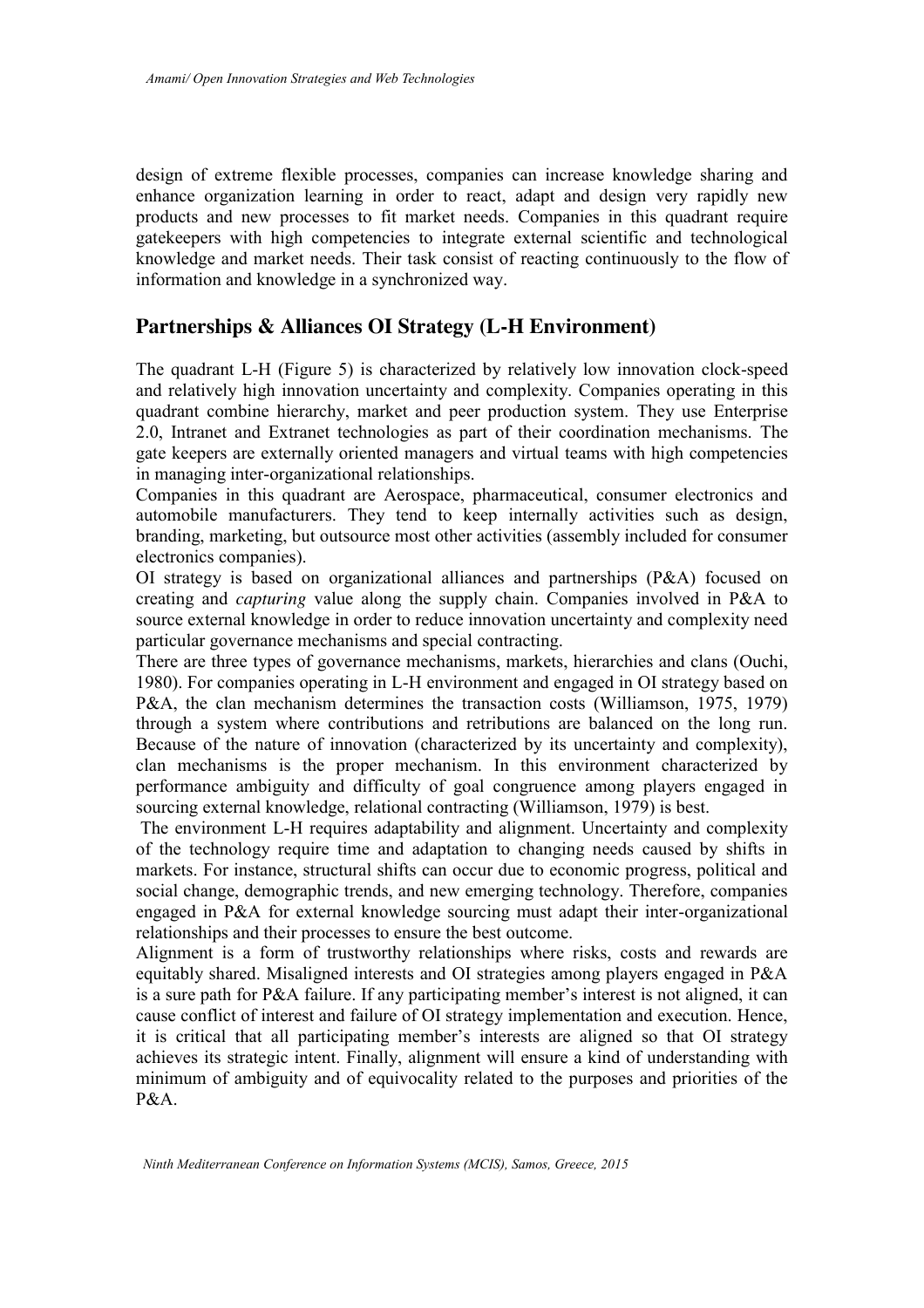## **6. Insights for practicing OI**

- **1.** The use of external sourcing, external and internal experimentation integration, and absorbing new ideas and experiences particularly from external sources constitute a real challenge. Not all organizations are ready to manage this variety of information, knowledge and technology flow and integrate it in a competitive business model.
- **2.** We need to develop theoretical foundations for external innovation sourcing. Theoretical constructs such as RBV, TCT, network externalities, and absorptive capacity must be integrated in a coherent explanatory and predictive model.
- **3.** IP issues is problematic (Pisano & Teece, 2007). How protect IP? Have safeguards in place to make sure IP is not accidentally disclosed, or external IP is not used in an illegal way.
- **4.** Web technologies are blessing. However, connection and reach are not so easy to establish. It needs specific ICT infrastructures an applications integrated in organizational processes in order source external knowledge particularly for sticky knowledge.

## **7. Conclusion:**

In review of the current literature it can be seen that external knowledge and expertise contributing to new innovations and new products development is increasing rapidly enabled by the evolution of the web and its collaborative capabilities. Web 3.0 and Web 2.0 and its application Enterprise 2.0 and Enterprise 2.1 has moved innovation from a traditional paradigm characterized by internal knowledge sourcing and secrecy to a new paradigm of organizing innovation (open innovation).

The fundamental assumption underlying open innovation paradigm is to bring external research institutions, customers, suppliers, competitors, retirees and individuals to innovate together through information and knowledge sharing (Ruiz, 2009). However, external sourcing of information and scientific & technological knowledge is challenging. Probably, information stickiness (Von Hippel, 1994) is the most important challenge to external knowledge sharing. Moreover, in order to seize the opportunities of OI strategies, key central problems must be analyzed, evaluated and harnessed. These are absorptive capacity, complementary assets, intellectual property (IP) and control, technology diffusion, networks and the rise of Peer-Production and Network Externalities and Dominant Design.

Through a brief and limited review of open innovation practices by most known and publicized business enterprises, fundamental dimensions for developing a framework for OI strategies are uncovered. Then primary channels and coordination mechanisms used to source external innovations are identified.

The framework highlighted in figure one shows four types or archetypes of OI strategies: Enterprise network OI strategy; Learning & Experimentation based OI strategy; Collaborative OI strategy; and Partnership & Alliances OI Strategy. How in each configuration organizations scan, identify and source ideas and innovations? Gatekeepers with high technological and inter-organizational competencies. What coordination mechanisms organizations are using to collaborate with outsiders like universities, suppliers, customers, global academia, researchers in developed countries; researchers in emerging markets; scientists in different industries, retirees, individual networks,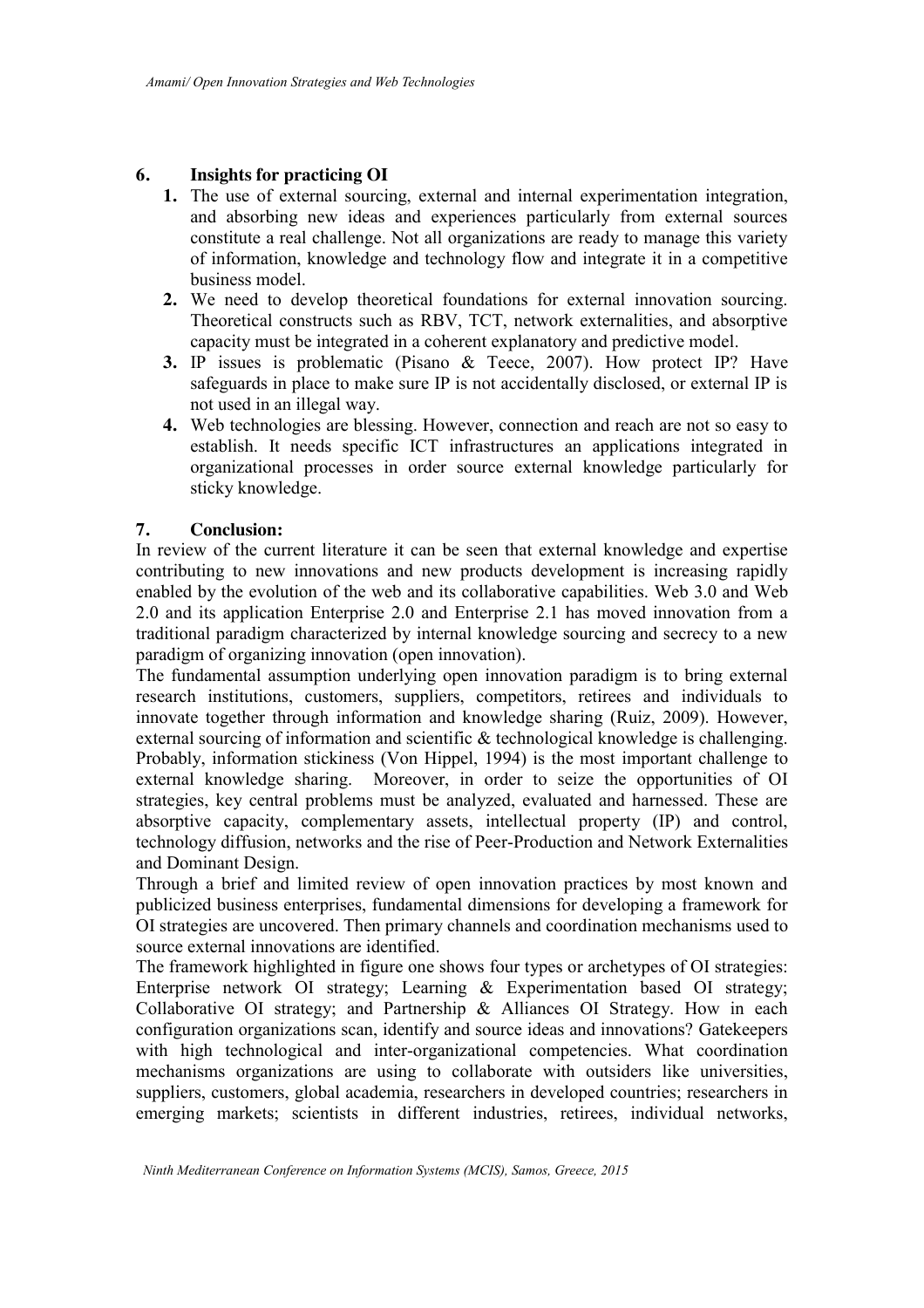dispersed start-ups and laboratories? Web technologies are used as one of the primary factor for coordination mechanisms. What production systems are using to generate ideas and technological knowledge? Markets, hierarchies and peer production systems are combined and used. In quadrant H-H, for example, companies tend to use pure peer production system.

The aim of this paper is to build on prior contributions in the domain through the development of OI framework. Four types or archetypes of OI strategies are identified. Moreover, differences among these four OI strategies in terms of coordination mechanisms, gatekeepers, strategic intent and production system are uncovered.

Granted, much remains to be done from theoretical and empirical view. Practices of wellknown and publicized such as P&G (2006), Starbuck, Coca Cola, Philips (20011), Peugeot, IBM, Lego, Local Motors, GE, Fiat, Cisco and others is not enough to validate the framework. The next important step is to formulate hypotheses and confront the framework to a more rigorous empirical testing.

### **8. References**

**Bauwens,** M. (2006). *The Political Economy of Peer Production.* Thailand: Payap University and Chiang Mai University.

**Bensaou,** M. and Venkatraman, N. (1995),Configurations of Interorganizational Relationships: A Comparison between U.S. and Japanese Automakers, *Management Sc*., Vol.41, pp.1471-1492. Castilla,*EJ.,* Hwang, H., Granovetter, E. & Granovetter, M. (2000). Social networks in Silicon Valley. Chapter 11 in The Silicon Valley Edge: A Habitat for Innovation and Entrepreneurship*,* edited by Chong-Moon Lee*,* William F. Miller, Henry Rowen, and Marguerite Hancock. Stanford: Stanford University Press.

**Chesbrough,** H. W. (2011). The Era of Open Innovation. *MIT Sloan Management Review*(Winter), 35-41. **Chesbrough**, H.W. (2003) Open Innovation: The New Imperative for Creating and Profiting from Technology. Cambridge, MA: Harvard Business School Publishing.

**Chesbrough,** H.W. (2006) Open Business Models: How to Thrive in the New Innovation Landscape. Cambridge, MA: Harvard Business School Publishing.

Chesbrough, H.W. (2007a) Why companies should have open business models. MIT Sloan Management Review, 48, 2, 22–28.

Chesbrough, H.W. (2007b) Business model innovation: It's not just about technology anymore. Strategy and Leadership, 35, 6, 12-17.

Chesbrough, H.W. (2010) Business model innovation: Opportunities and barriers. Long Range Planning, 43, 354-363.

*Chesbrough,* H.W. (2011) Open Services Innovation: Rethinking Your Business to Grow and Compete in a New Era. San Francisco, CA: Jossey-Bass Publishing.

Christensen, Clayton (2003). *The Innovator's Solution: Creating and Sustaining Successful Growth*. Harvard Business School Press.

**Christensen**, Clayton M., & Overdorf, Michael. (2000). *Meeting the Challenge of Disruptive Change*. Harvard Business Review, 78(2), 66–76.

**Chui**, M., Miller, A., & Roberts, R. P. (2009). Six ways to make Web 2.0 work. *The McKinsey Quarterly*. Retrieved from http://www.eclf.org/newsite/source/10-29-

09/Six%20ways%20to%20make%20Web%202.0%20work%20(MKQ%202-2009).pdf

**Cohen**, W. and Levinthal, D. (1990), "Absorptive capacity: A new perspective on learning and innovation", *Administrative Science Quarterly*, pp. 128-152.

**Di Minin**, A., Frattini, F., & Piccaluga, A. (2010). Fiat: Open Innovation in a Downturn (1993-2003). *California Management Review, 52*(3), 132-159.

**Dyer**, J.H. and Ouchi, W.G. (1993), "Japanese - Style Partnerships: Giving Companies a Competitive Edge", *Sloan Management Review*, Fall Issue, pp. 51-63.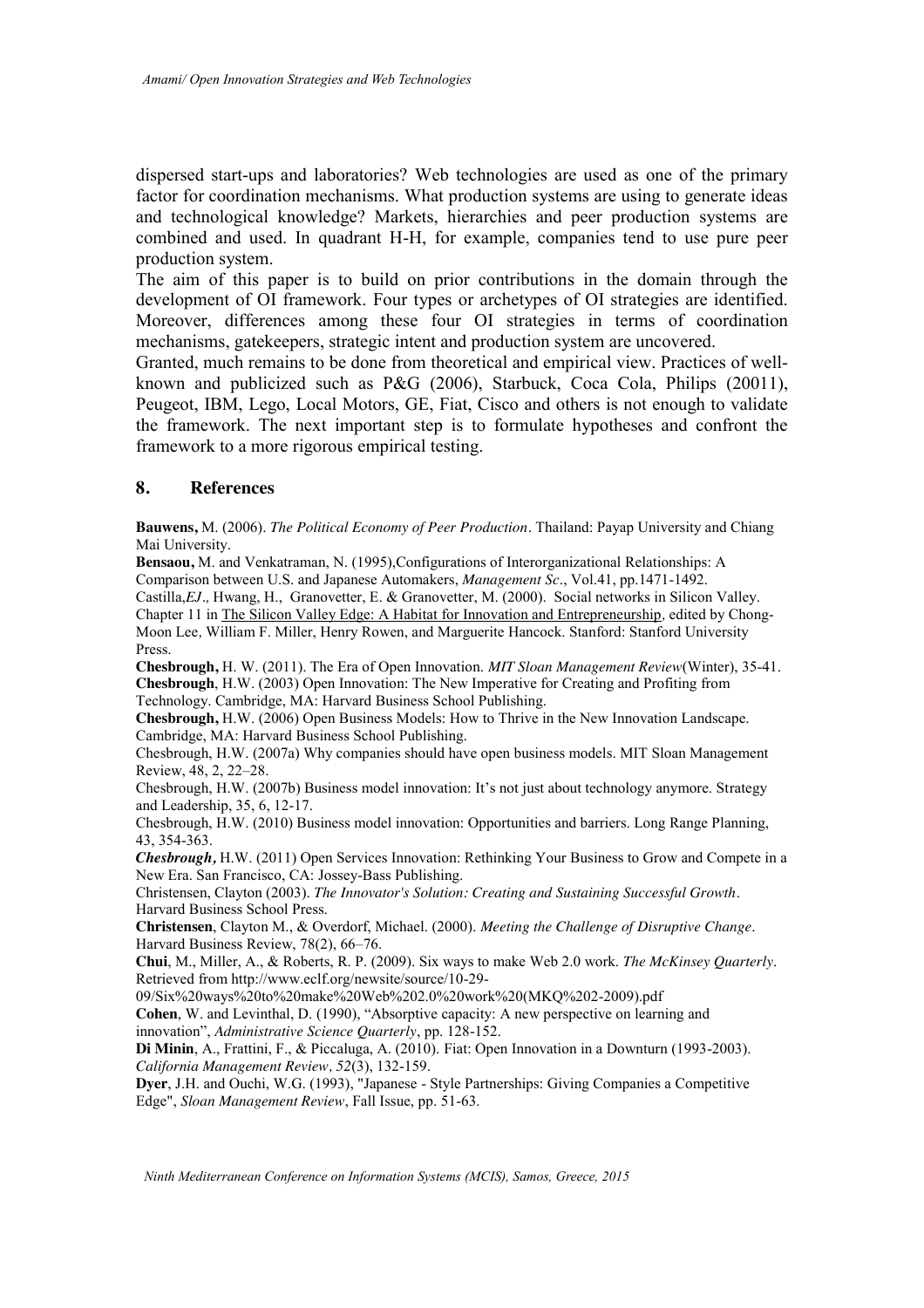**Enkel**, E., Gassmann, O., & Chesbrough, H. (2009). Open R&D and open innovation: exploring the phenomenon. *R&D Management , 39* (4), 311-316.

**Flat World Busines**s. (2014). *Web 1.0 vs Web 2.0 vs Web 3.0 vs Web 4.0 – A bird's eye on the evolution and definition | Flat World Business*. Retrieved June 25, 2014, from

http://flatworldbusiness.wordpress.com/flat-education/previously/web-1-0-vs-web-2-0-vs-web-3-0-a-birdeye-on-the-definition/

**Fleming,** L., & Waguespack, D. M. (2007). Brokerage, Boundary Spanning, and Leadership in Open Innovation Communities. *Organization Science, 18*(2), 165-180.

**Galbraith**, J. (1973), Designing Complex Organizations, Addison-Wesley.

**Gassmann**, O. (2006). Opening up the innovation process: towards an agenda. *R&D Management , 36* (3), 223-228.

**Gassmann**, O., & Enkel, E. (2004). Towards a Theory of Open Innovation: Three Core Process Archetypes. *Innovation* , 1-18.

**Greenhalgh**, C., & Rogers, M. (2010). The Nature and Importance of Innovation. In *Innovation, intellectual property and economic growth*. Princeton: Princeton University Press.

**Gruber**, T. (2008). Collective knowledge systems: Where the Social Web meets the Semantic Web. *Journal of Web Semantics*, *6*(1), 4-13. Retrieved from

http://www.sciencedirect.com/science/article/pii/S1570826807000583

**Henkel**, J. (2006). Selective revealing in open innovation processes: The case of embedded Linux. *Research Policy, 35*, 953-969.

**Huston**, L., & Sakkab, N. (2006). Connect and develop: Inside Procter & Gamble's new model for Innovation. Harvard Business Review, 84(3), 58-66.

**Johnson**, K. L., & Duxbury, L. (2010). The view from the field: A case study of the expatriate boundaryspanning role. *Journal of World Business , 45*, 29-40.

**Kenny**, M. & Burg, U.V. (1999). Technology, entrepreneurship and path dependence: industrial clustering in Silicon Valley and route 128, Industrial and Corporate Change, Vol. 8, No. 1

**Lesser,** E., Ransom, D., Shah, R., & Pulver, B. (2012). *Collective Intelligence Capitalizing on the Crowd*. Retrieved from IBM Institute for Business Value website:

http://www.bicinnovation.com/static/bic/knowledge\_base/documents/IBM3.pdf

**Mintzberg**, H. (1979), The Structuring of Organizations, Prentice Hall, Inc.

**Moore, Geoffrey (2002). Crossing The Chasm: Marketing and Selling Disruptive Products to Mainstream Customers. Harper Collins Publishers.**

**O'Mahony**, S. (2007). The governance of open source initiatives: what does it mean to be community managed? *Journal of Management and Governance, 11*, 139-150.

**Ooi**, K., Chong, A. Y., & Tan, B. (2011). Application of Web 2.0 in Supply Chain Management: A Brief Overview. *rends in Applied Sciences Research*, *6*. Retrieved from

http://scialert.net/abstract/?doi=tasr.2011.394.399

**Ouchi,** William G. 1980. "Markets, Bureaucracies, and Clans." Administrative Science Quarterly 25:129– 41.

**Pavitt**, K. (1987), "The Objectives of Technology Policy", *Science and Public Policy*, Vol. 14(4), pp. 182- 188.

**Philips**. (2011). *Philips Research: Open Innovation*. Retrieved Nov 26, 2011, from Philips:

http://www.research.philips.com/open-innovation/index.html

**Pisano**, G. P., & Teece, D. J. (2007). How to Capture Value from Innovation: Shaping Intellectual Property and Industry Architecture. *California Management Review, 50*(1), 278-296.

**Rogers,** E. M. (1995). *Diffusion of innovations* (4th ed.). NY: Free Press.

**Ruef,** M. (2002). Strong ties, weak ties and islands: structural and cultural predictors of organizational innovation. *Industrial and Corporate Change, 11*(3), 427-449.

**Ruiz**, P. P. (2009). *Procter & Gamble's Connect and Develop | Open Innovate*. Retrieved from http://www.openinnovate.co.uk/pgs-connect-and-develop/

**Saxenian,** A. (1999). Comment on Kenney and von Burg, "Technology, entrepreneurship and path dependence: industrial clustering in Silicon Valley and Route 128", Ind Corp Change, Vol. 8, p 105-110 Schumpeter, J. (1942), Capitalism, Socialism, and Democracy, Harper and Row, New York.

**Simon**, H.A. (1982), Models of Bounded Rationality: Behavioral Economics and Business Organization, Vol. 2, MIT Press, Cambridge, MA

*Ninth Mediterranean Conference on Information Systems (MCIS), Samos, Greece, 2015*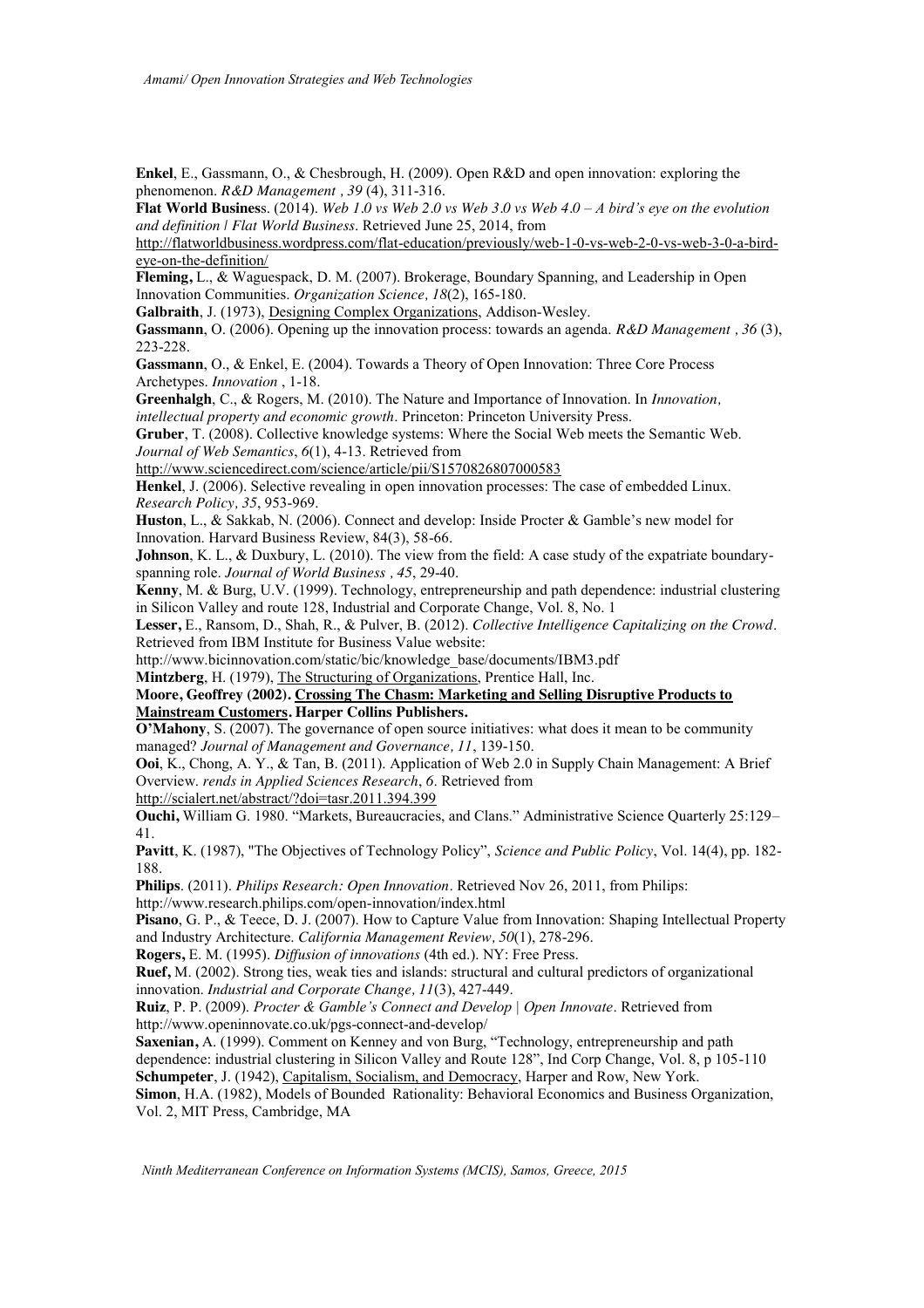**Teece,** D. (1998), "Capturing Value from Knowledge Assets: The New Economy, Markets for Know-how, and Intangible Assets", *California Management Review, Vol. 40, No. 3, pp. 55-79.*

**Teece**, D.J. (1977), "Technology Transfer by Multinational Firms: the Resource Cost of Transferring Technological Know-How", *Economic Journal*, Vol. 87, pp. 242-261.

**Teece**, D.J. (1988), "Technological Change and the Nature of the Firm", in G. Dosi, et al. (Eds.), Technical Change and Economic Theory, Frances Pinter, London.

**Teece**, D.J. (1992), "Competition, Cooperation, and Innovation - Organizational Arrangements for Regimes of Rapid Technological Progress", *Journal of Economic Behavior and Organization*, Vol.18, pp.1-25.

**Thompson**, J. D. (1967), Organizations in Action, McGraw-Hill, New York.

**Tornatzky**, L.G. and Fleischer, M. (1990), The Process of Technological Innovation, Lexington Books, Lexington, MA.

**Tushman**, M and Anderson, P: Managing Through Cycles of Technological Change, in *Research-Technology Management*, May-June 1991

**Tushman,** M and Rosenkopf, L: Organizational Determinants of Technological Change, in *Research in Organizational Behavior* 14, 1992, JAI Press

**Van de Ven**, A. H. (1986). « Central problems in the management of innovation". *Management science*, 32(5), 590-607.

**Von Hippel**, E. (1994), "Sticky Information and the Locus of Problem Solving: Implications for Innovation", *Management Science*, Vol. 40(4), pp. 429-439.

**Wagner**, C., & Jiang, L. (2012). Harnessing the power of social media for creativity support: A threepronged approach. *Knowledge Management & E-Learning: An International Journal*, *4*(2). Retrieved from http://www.kmel-journal.org/ojs/index.php/online-publication/article/viewFile/183/140

**Wang,** K. (2014). Collective Innovation: The Known and the Unknown. *Collective Intelligence*. Retrieved from http://humancomputation.com/ci2014/papers/Active%20Papers%5CPaper%2061.pdf

*web.stanford.edu/group/esrg/siliconvalley/docs/siliconvalleyedge.pdf*

**Williamson,** Oliver. 1975. Markets and Hierarchies: Analysis and Antitrust Implications. New York, NY: Free Press.

**Williamson**, Oliver. 1979. "Transaction Cost Economics: The Governance of Contractual Relations." Journal of Law and Economics 22: 233-61.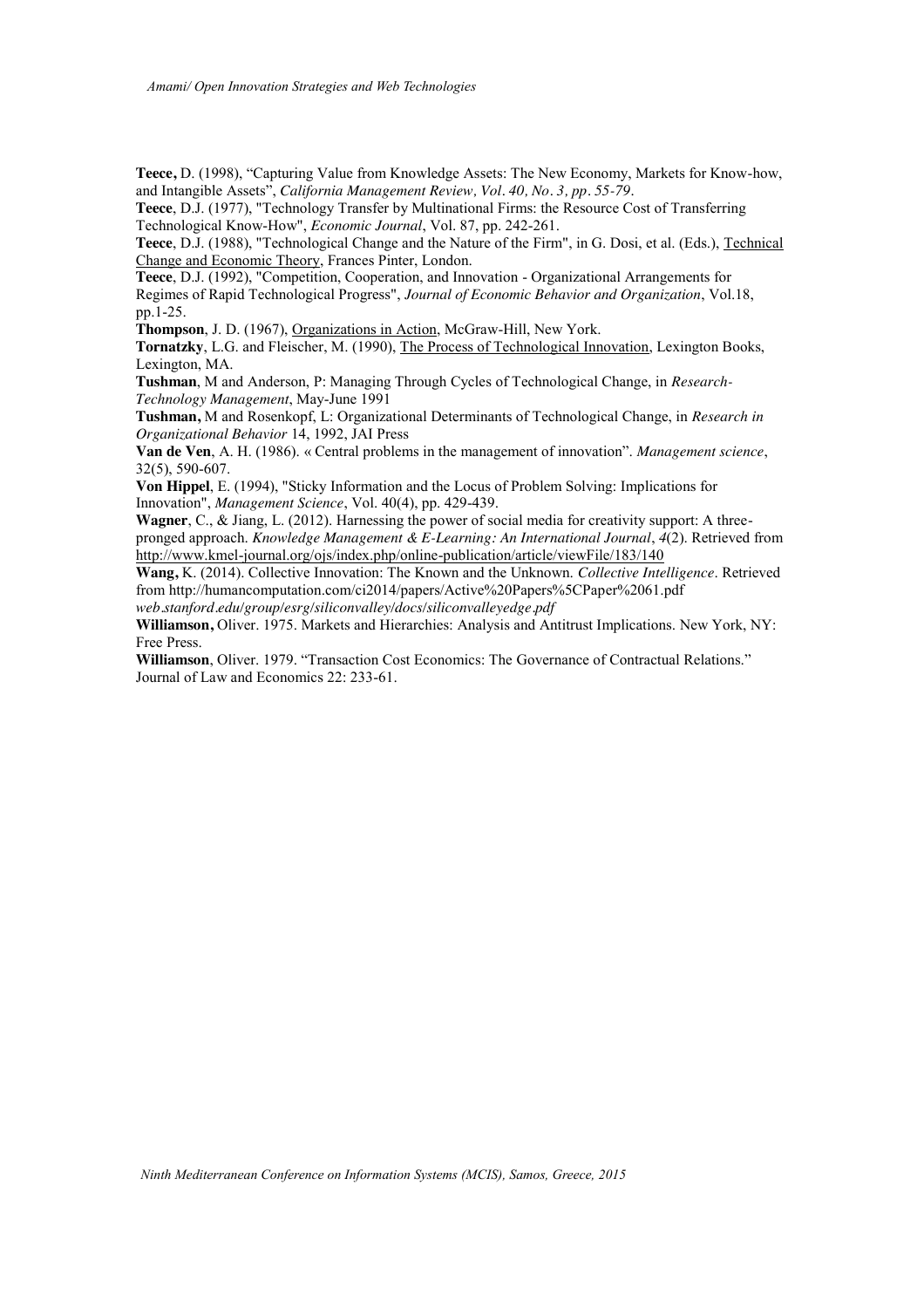



*Ninth Mediterranean Conference on Information Systems (MCIS), Samos, Greece, 2015*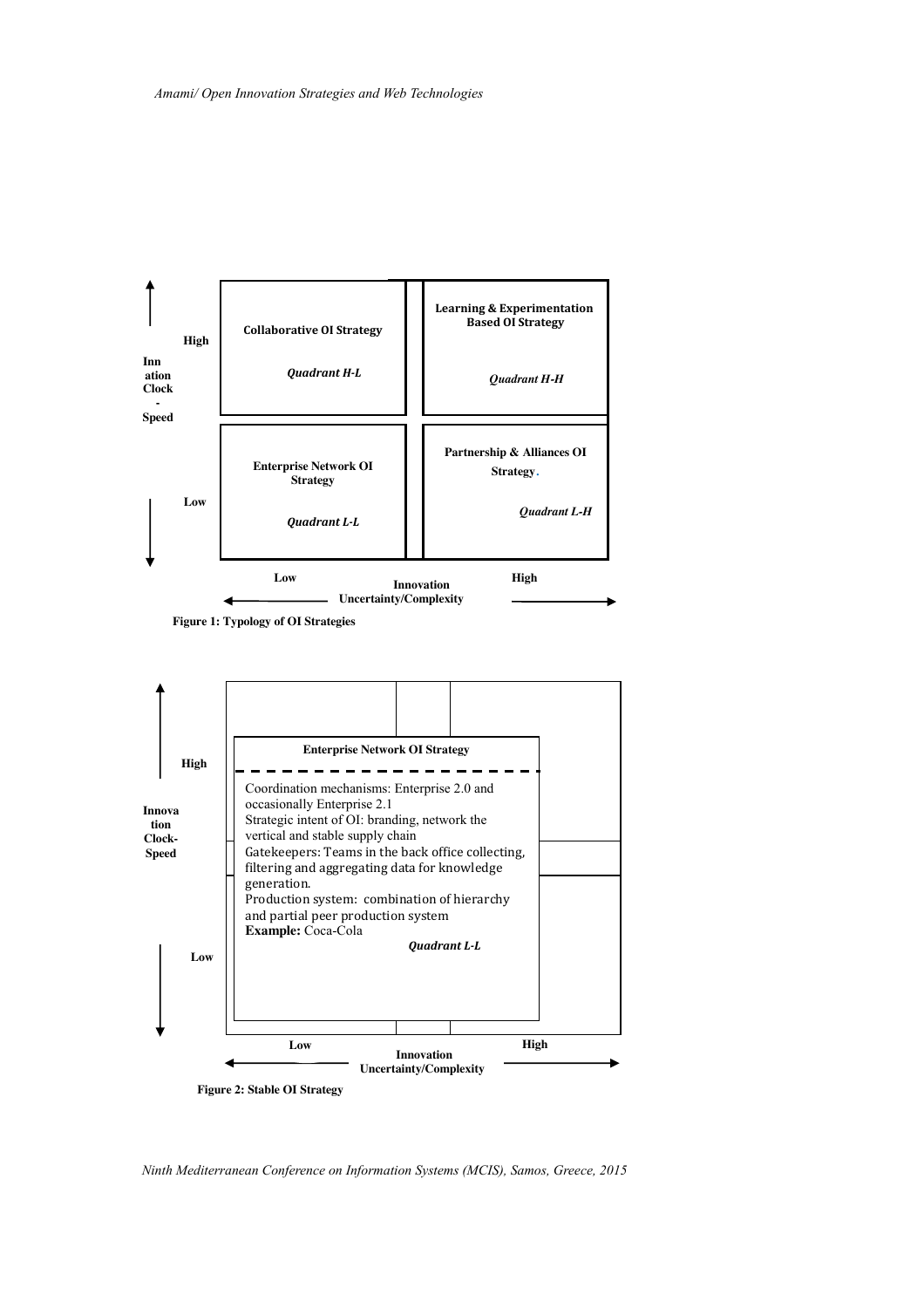





*Ninth Mediterranean Conference on Information Systems (MCIS), Samos, Greece, 2015*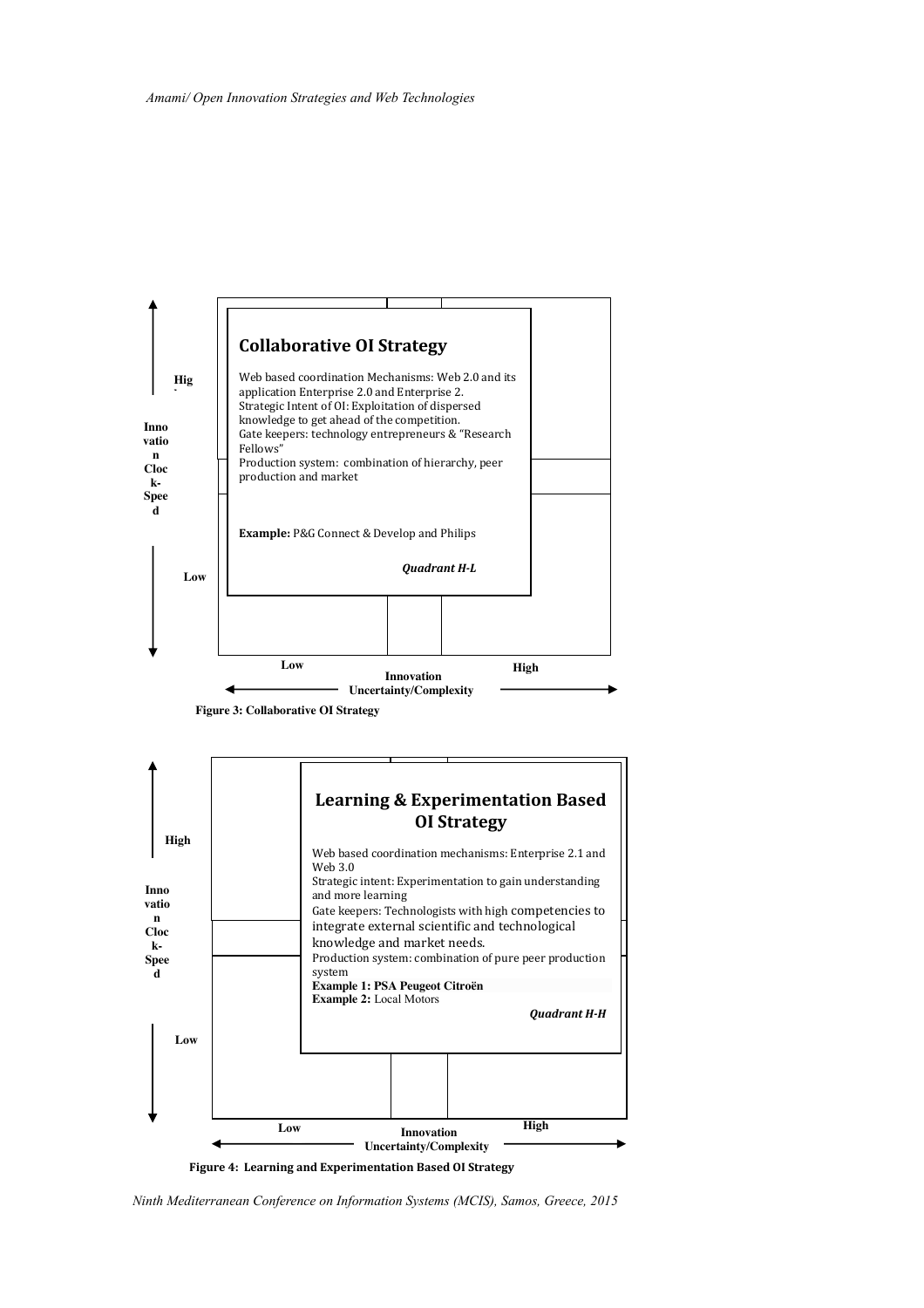

**Annex 1: Traditional paradigm of innovation vs new paradigm of organizing innovations (OI)**



**New paradigm of organizing Innovation (Open Innovation)**

*Ninth Mediterranean Conference on Information Systems (MCIS), Samos, Greece, 2015*